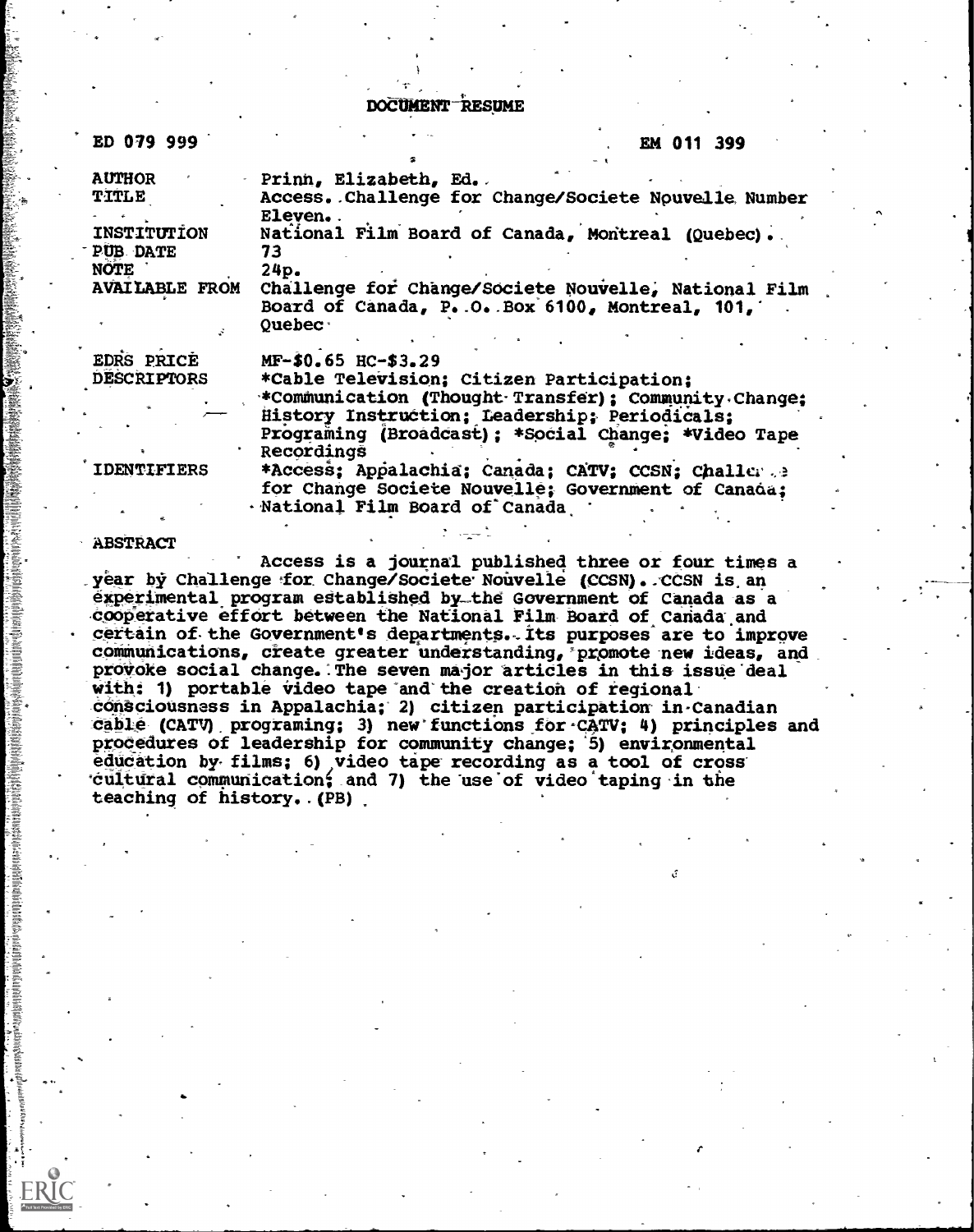

œ.

many by the few. We are used to passively accepting the weekly menu, getting our doses of information and documentaries at the times prescribed by professional broadct

 $\ldots$  Or Im. cators of Broadcast TV Much of community programming channels shuffles along in these well-worn ruts, offering centralized one-way broadcasts filling a specific number of hours each day. But the need now is for communications systems that are interactive, responsive to individual and group requests for information and access at the time they need it. Cable systems could provide far more efficient and adequate systems for an urban population if we could all outgrow our perceptions of TV sets as entertainment "goggle boxes" and see them as information machines as well.

Small pilot efforts, using the telephone system and cable stations in the "off hours", perhaps in conjunction with information centers, might be a way, both to provide effective information services and to start to work on our attitudes toward the "goggle box" in preparation for the computer terminal and interactive, on-line information systems. The greatest immediate value of such pilot efforts may be in alerting more of the public before all the decisions about our communications future have been made.

### Industry Revenues and Support of Public Information Systems

Cable is a profitable business, and it is a "rapid growth" industry, predicted to maintain that status for the next ten years. Four Canadian cable companies are public, publishing annual reports and offering shares for public subscription. Premier Cablevision, which owns the Vancouver systems and systems in York, Ontario, and Victoria, BC, has revenues well in excess of \$1 million every month. As the CRTC sees it, they are making this at the expense of Canadian broadcasting stations and are being called upon to pay these stations for the program materials they are taking off the air and selling to their subscribers.

From another point of view, and for historical reasons too lengthy to go into here, cable systems form natural monopolies in the communities they serve. As they move into fypes of services usually associated with common carriers (the

telephone systems) and public utilities (power and light), other restrictions on their profits and reinvestment will become necessary. So far, the money derived from  $\epsilon$  communities in subscription fees has gone to build sizeable cable and/or broadcasting empires, with companies having holdings in Europe and increasingly in the United States. This use of revenues from Canadian communities is in marked contrast to what happens when the community itself owns the cable system, as in Campbell River, BC. There, all \$200,000 in annual revenue is ploughed back into the system itself and supports the community-run informational and educational programming services.

What Does the Community Stand to Gain? Public information services.in most metropolitan areas, as well as citizens' programming groups, struggle along from OFY grant to LIP grant, uncertain of their futures, relying on unpaid volunteer labor or on idealistic young people who do not yet have financial responsibilities. One of the tasks for future regulation of cable systems, unless the move toward nationalization taken by Saskatchewan is universally followed or duplicate cable systems are allowed, will be for some equitable return from a public utility to the community that supports it.

Saskatchewan moved early in its cable development to ensure that revenues would be ploughed back into the province from which they were derived. There are no sizeable cable undertakings in that province yet. One of the intentions expressed by the Saskatchewan officials responsible for the takeover was to ensure that the rural areas as well as the urban would benefit from cable services. In effect, they hoped that urban cable systems would be profitable enough to subsidize. at least partially, areas of the province where profit would not be a sufficient motive for development. Saskatchewan probably does not have a sufficient urban-based population to support a province-wide system without government subsidy. The provinces that would have such sizeable urban base, like BC, are already so heavily cabled that a takeover may prove to be prohibitively expensive, even if the parties in power decide nationalization is in the best interests of the public.

What Saskatchewan seems to be doing, however, is to be seeking the means to provide an economic base of support for needed public services. The recent announcement by the Premier, of the establishment of a "citizen enquiry" line, is most interesting in this context. The service will handle not only government enquiries, but information of the "survival" kind outlined earlier in this paper. It seems to reinforce the indications that the Saskatchewan government is starting from an awareness of public needs, and is preparing to move to meet them with whatever technologies can be made available.

### Identification and Cataloguing of Public Information Needs

This involves establishing priorities for community information needs, along a number of axes. One of them is "survival", an evaluation of how important a specific information need is in terms of coping with an urban environment. Another important one is an analysis of the geographical area over which a given piece of information remains useful: This can forestall some duplication of effort when information remains valid and relevant over large areas and for a number of communities. Such analysis can also help in the identification of what constitutes a "community", for common information purposes.

As anyone who has tried to deal with community programming is aware, we have in our metropolitan areas a hodgepodge of cable systems with boundaries that bear no relationship to municipal jurisdiction, neighborhoods or "community" in any sense of the term. Toronto is cut up like a jig-saw puzzle. In one suburb of Vancouver, the municipal hall lies within the boundaries of one cable

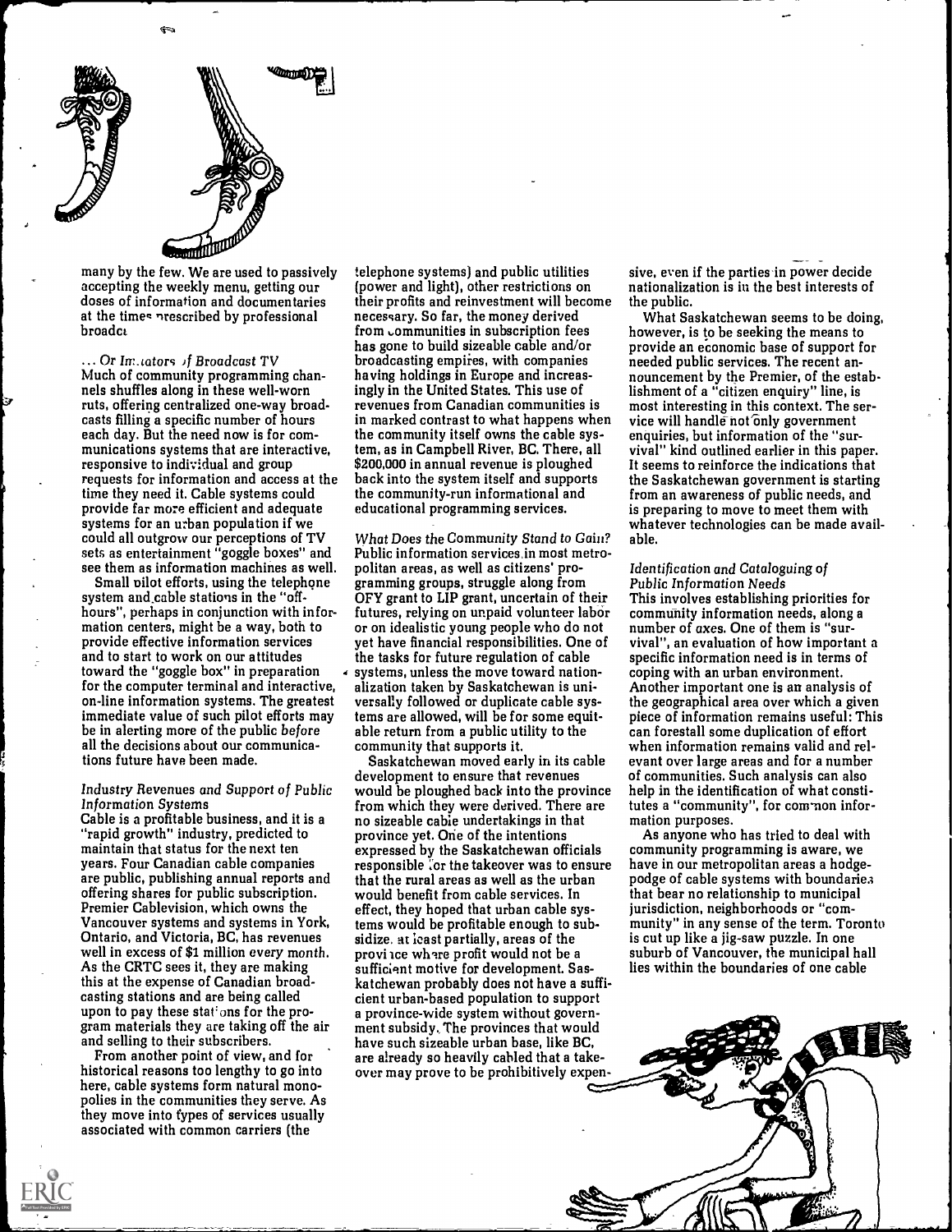## Preview

Access Challenge for Change/Societe Nouvelle Number 1), Spring  $19\frac{1}{2}$ 

Challenge for Change/Société Nouvelle: a progran designed to improve communications, create greater understanding, promote new ideas and provoke social change.

Challenge for Change/Societé Nouvelle is an experimental program established by the Government of Canada as a participation between the National Film Board of Canada and certain federal government departments and agencies,.which now Comprise: Agriculture, Communications, CMHC, National Health and Welfare, Indian Affairs and Northern Development, Labour, Manpower and Immigration, Regional Economic Expansion and Secretary of State/ Citizenship. The program is responsible directly to the Secretary of State, via the Privy Council office.

Editor: Elizabeth Prinn Associate Editor: Dorothy Todd Henaut Designer: Sue Scott Production Editors: Clare Thomas and D.A.R. Moffait

All editorial material may be reprinted without permission.

Access is published three or four times a year. If you wish to receive future issues, please write to:

### Access

Challenge for Change/Société Nouvelle National Film Board of Canada P.O. Box 6100 Montreal 101, Quebec

The first reaction to the Skyriver project from liberals I know in Anchorage was "Oh, isn't that great. Kennedy's going out to the villages. He's getting people to say these things and then he can influence or change the attitude of people in Juneau or Washington. He's advocating for the people."

Well, the more they found out about the program in action, the less I got a positive response from them. I finally figured out why: They felt very threatened by the process once they understood it because, if it's successful, it does away with the white advocate's role. It's direct .action. The people advocate for themselves using this process.

.1

Also, liberals (I mean small "l" liberals), have more confidence in government, I think, than do more conservative peciple.

It's a hard thing to say, but I really feel that well-meaning liberal types have done much more harm in rural Alaska than men who go up specifically and overtly to exploit. The people have subtle defense mechanisms against exploiters; they know how to handle them. But they can become very dependent on a liberal person or a progressive person, as they always have to qualify his actions by saying, "His heart's in the right place." So it's subtle but I think that a lot more harm than good has been done by the proliferation of liberally conceived programs .. .

Tim Kennedy

In the next issue of Access, Tim Kennedy tells how the Skyriver project used film and videotape to help the Alaskan Eskimos learn to "advocate for themselves".

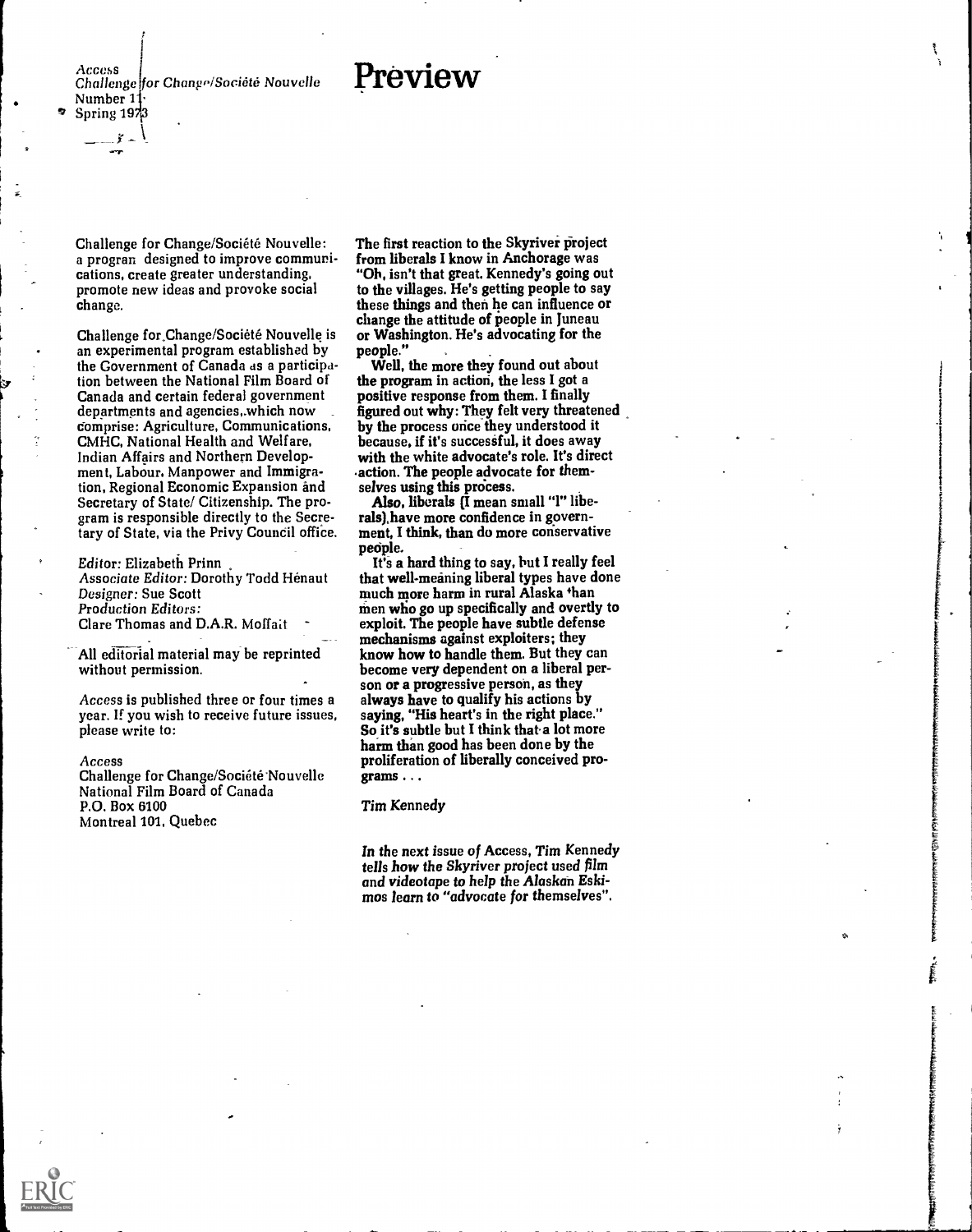## The Living Newsletter Portable Videotape and a Regional Spirit

Half-inch portable videotape equipment is beginning to provide a unique resource for education and communication in the Southern Appalachian mountains.' A region of America rich in a distinctive geography, history and culture all its own, it has been poorly represented and often buried in stereotypes by the traditional media. Long isolated by hills and hollers, mountain people have a rich background of oral learning and culture, but little access to formal media. The convenience and portability of half-inch video, however, has allowed us to provide a broadly based program of education and communication on an intimate and personal basis between hills, hollers, porches and homes of mountain people. Since the mountains are also heavily cabled, the tapes that are made and exchanged can also be exchanged throughout the region through cable TV systems.

An Alternative' to Stereotypes<br>Appalachia's problems are varied and complex. Despite the national publicity<br>and the highly touted government programs, little has changed over the past ten years. Most government and private programs have concentrated on industrial and natural resource development. People, as usual, have been ignored, mistreated or neglected. Also, along with the national publicity, exposure to dehumanizing stereotypes has increased, often creating severe conflict in mountain people's attempts to build pride in their heritage and culture. At a time when cries of outrage would follow a TV program which showed Blacks as lazy and shiftless, most TV programs still portray the mountaineer as lar-y, backward, degenerate and shiftless. The American communications media still ridicule anything that is not acceptable to middle-class America or that threatens its established assumptions about life and culture. Although videotape does not offer a solution to this problem, it does allow another alternative for people who are accustomed to seeing degrading images of themselves on television.

The video exchange has grown out of the work of the Highlander Research and Education Center (New Market, Tennessee) to develop techniques in adult education that center around problems of common conc?rn to people in the Appalachian region. The educational principle

behind such an exchange was perfectly expressed by a storekeeper in Blackey, Kentucky, who herself made a tape: "I've a feelin' that any kind of learnin' by adults Will be incidental to their learnin' of something that they're vitally interested in. I'd just expect that more middle-aged coal miners have learned to read since 'they've been tryin' to find out about the black lung' benefits, than at any time in history. And some of those Black Lung Association newspapers are really good." Portable italf-inch video is economical enough, and flexible enough to expand upcn these learning principles by exchanging experiences and ideas among people who share vital interests and prob $lems - in a sense it is a living newsletter$ for the mountain region.

. . A Man Can Speak for Himself

Fentress County (Tennessee) farmer Arden Franklin has a problem he's anxious to talk about. Strip miners, who take bulldozers and tear the topsoil and trees off Appalachian mountainsides to get thecoal from under the dirt, are ruining the land around his farm. We visited him at his home with a Sony Portapak videotape outfit and first showed him some tapes that other mountain people who are concerned about strip mining had made. Franklin listened carefully, nodding in agreement and absorbing the words and experiences of people like himself. After watching the tapes, Franklin then made a tape himself, talking eloquently and at length about his problem and his concern.

We then put the Portapak in a back harness and, using batteries, climbed through the hills around his home to tape the strip mine damage and the beautiful valleys still threatened by the stripper's dozer. Franklin was free and comfortable, having confidence in the experience of other people he had seen on tape, and having been assured that his tape would reach other people in the mountains in the same way.

The following week, a group of mountain farmers and residents of coal camps gathered in Knoxville, Tennessee, to talk with TVA<sup>3</sup>, whos policies on buying cheap coal have encouraged strip mining

3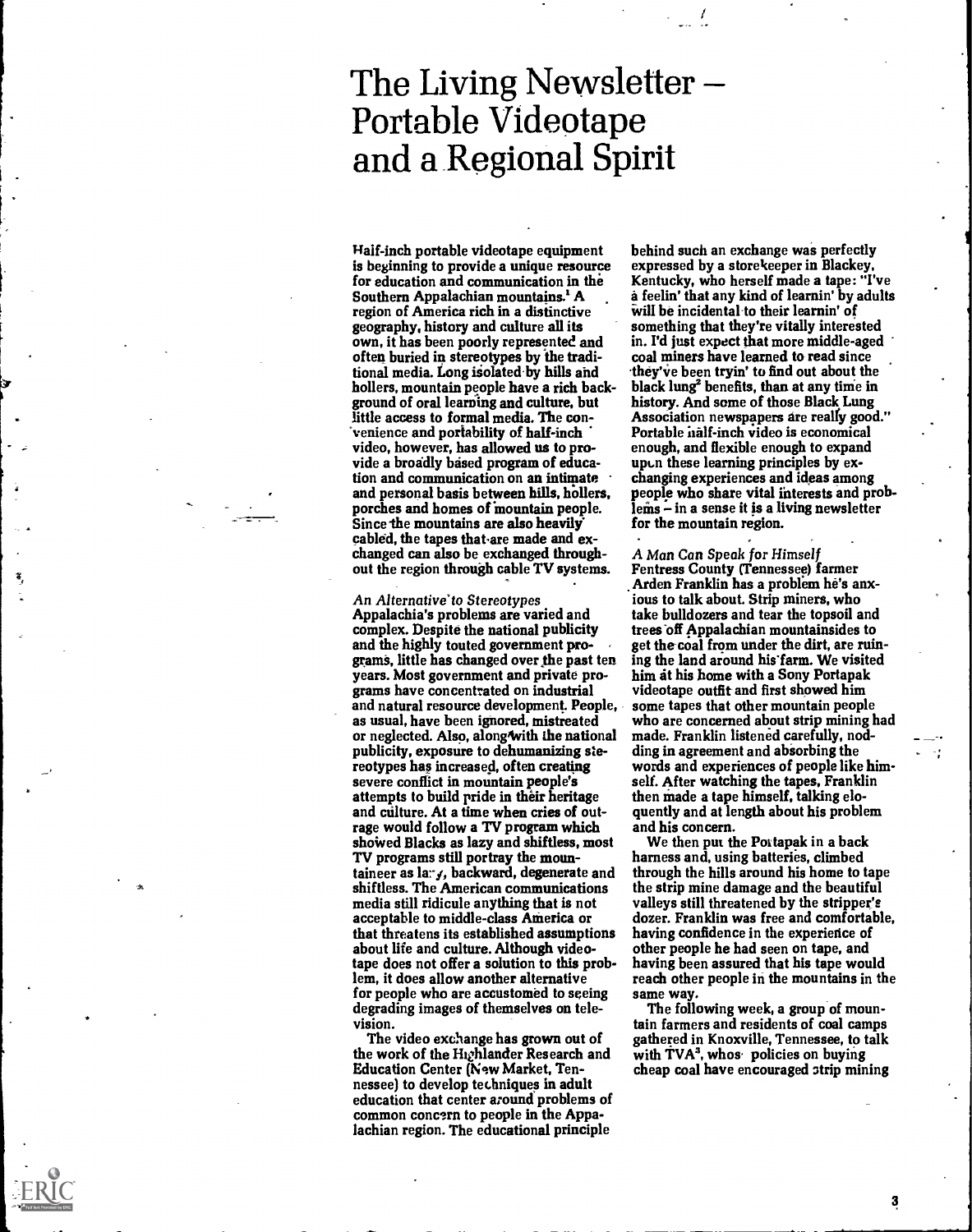

 $\frac{1}{2}$ 





in communities where these people live. The Portapak was there again, recording the TVA staff-responding to the group, and recording a four of TVA's Bull Run. Steam Plant and an experimental site to try and reclaim stripped land. When the mountain people met in a workshop that evening to\_discuss what to do about stripping and TVA, they watched their sessions with TVA played back on the video. They also listened to the quiet and earn- 'est eloquence of Arden Franklin's tape  $-$  a man like themselves talking back to people like himself about an-AppalaChian problem.'

To Politicians - and to the People The above exchanges are a valid and moving educational program in themselves. However, a second feature of such exchanges is that they blend beautifully with the unique resources of cable TV and other forms of public dialogue. The strip-mining tapes are being edited and sent to Congressman Ken Hechler and Senator Fred Harris in Washington, who are sponsoring strip-mine legislation They are also being shown on Appalachian cable TV systems that are anxious to provide material of local interest to their around his farm and with a moving song" written by<sup>8</sup> member of an anti-strip-mine group - is itself a half-hour tape of quiet eloquence and absorbing interest, which can be shown on cable TV systems throughout the region. The tapes are also a ready resource to closed-circuit systems on campuszs and in public schools that are trying to provide an Appalachian curriculum.

The significance of this project for cable TV and closed-circuit systems goes beyond an easy resource for programming. Anyone can make tapes, but this project, having an educational principle and a basis of exchange that is valid in its own right, provides cable and closedcircuit systems with a resource of experience and ideas ideally suited to their unique situation. What cable and closed systems provide is an intimacy and access<br>to a closed and knowable audience  $-a$ system that can afford to serve a small group of its audience as well as a large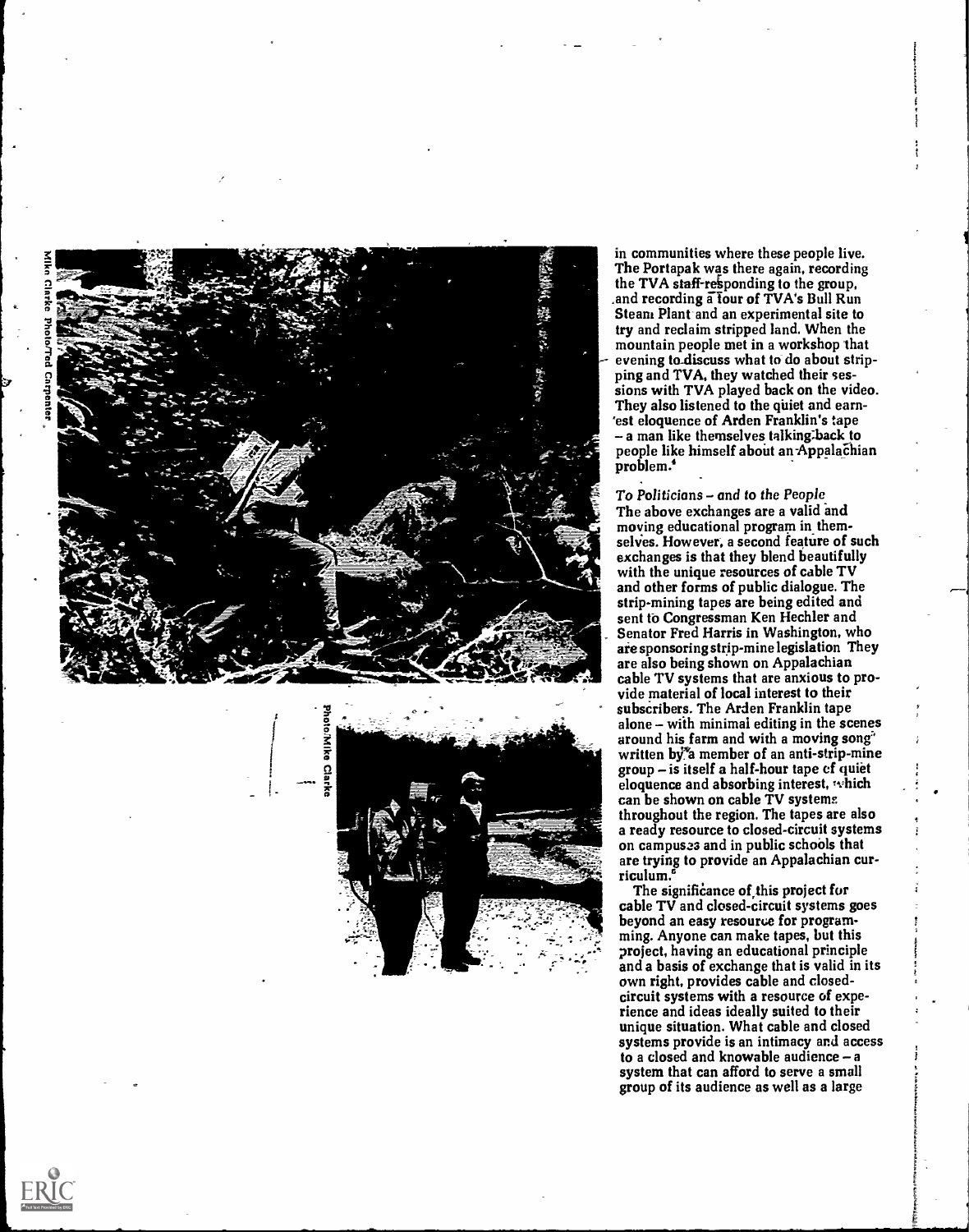group. Such systems can afford to relate information at the.problem level to that portion of its audience which shares a culate to other interested people in the vital interest in that problem. vital interest in that problem.

Programming Suited to Cable Too many cable and closed-circuit systems are unable to use their potential because they have no access to programming suited to their unique situation. Unfortunotely, too much stress is being put on the closed-cassette industry that will provide "canned" cassettes of old movies, TV shows and current entertainers simply a frozen rehash of the same media resources we've always had at the national level. Such cassettes are hardly a creative approach to "local" origination and do little to explore the unique potential of local intimacy and a known audience that cable and closed-circuit have.

The video exchange in Appalachia uses the Portapak as-a closed system that, in itself, mirrors the intimacy, access and economy of cable and closed circuit. It explores the unique dimensions of such systems in an educational yet personal framework which is more intimate, if less professional, and is able to respond to local and small group needs.

\_ Because of our positive approach to cable TV systems, the Alternate Media Center at New York University has helped us by providing a Portapak outfit'and some tape for our work. They also are keeping an Appalachian library to safeguard copies of our more important tapes. Mostly, however, we have been operating on a shoestring, able to keep a Portapak and two editing decks-going by occasional work with universities and public agencies. We hope to develop financial independence so that we can continue the living-newsletter exchange over cable TV.

### Respect for the People

The tapes we are developing are carefully motivated. Under no circumstances are we trying to be "teachers", "missionaries" or "film-makers" taking a curriculum, message or other form of "enlightenment" to people in the mountains. We assume that people in the region have a ready access to experience, language and ideas when it comes to their own vital interests. We assume, too, that they are willing to share this experience through tape with someone like themselves. We never tape anyone who has not viewed a tape of

someone else first. It is always clear that, if someone makes a tape, it too will circulate to other interested people in the. also sees it played back and has a chance to evaluate and criticize his own-statements. In this sense we motivate problemcentered dialogues among people in a region, instead of showing curriculums or films. We create a disciplined exchange that allows people to generate the material for their own learning.

When we arrived in Blackey, Kentucky, we stopped at Joe and Gaynell Begley's store. Joe is part Cherokee, and he and his wife viewed a tape of a Cherokee-Choctaw Tennessee farmer who talks of what he learned in the Depression and his views on education. Gaynell then made a tape,'sitting on the front porch of her store, about her experience with other Blackey parents in trying to rebuild their community school after it was destroyed by fire. Her tape has been shown to other groups who are interested in working with schools in their communities, and those groups in turn have made tapes for others to see. Some of these tapes will be edited into a one-hour, intimate look into education and the schools in Appalachia, which will be made available to schools and cable TV systems in the region.

### True to the Oral Tradition

The variations on the above exchanges are endless. In much the same way as the oral learning tradition has been carried. on in the mountains for generations, we a:e using tape to record the experiences of older people in the mines, the union struggles, the poverty program, or the Appalachian ghettos of major cities. These tapes are then played back to younger people to preserve and expand on the experience that has gone before them. An early union activist in Harlan, Kentucky, taped his experiences. We took his tape and played it back to old union activists in Cabin Creek, West Virginia - in their homes and over their TV sets - and they in turn made tapes of their experiences with the unions. Portions of these tapes were then shown to young people at a Mountain Heritage workshop. Some of the region's colleges are interested in these

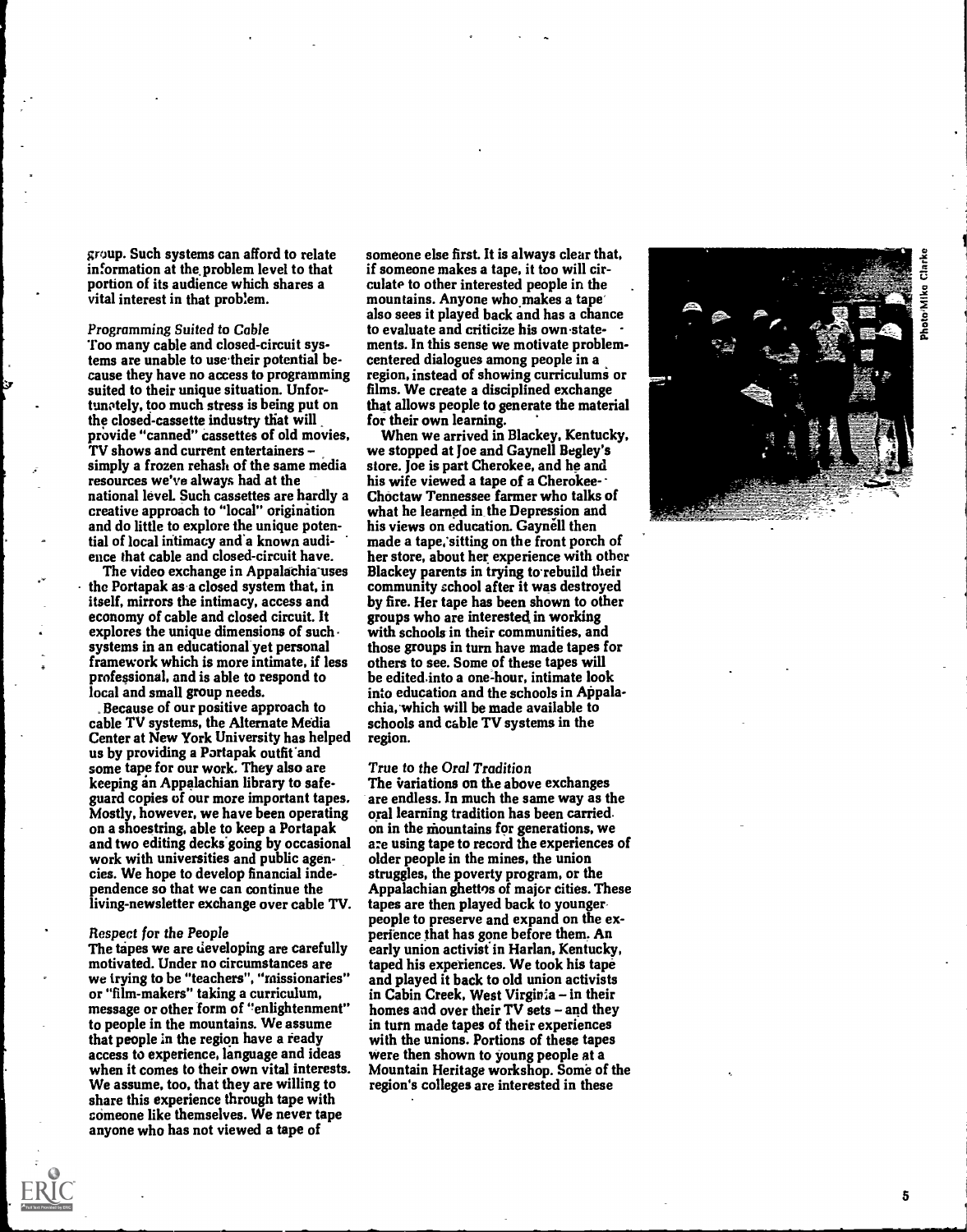



tapes for closed-circuit use in Appalachian studies, and the material is being edited for a cable TV showing on union history in Appalachia.

### I Can Do It Myself

Often, people in the mountains are beginning to operate the equipment themselves. A young man taped his dad talking about his experiences as a boxcar wanderer in the 1930's. A member of an anti-stripmining group taped scenes of a stip pit near his home. Mountain people .n workshops have begun to handle and experiment with the machinery. Different people are beginning to get involved with theuse of such simple and non-intimidating machinery. Children interviewed each other for a Model Cities tape shown locally on the Cookeville, Tennessee, CATV system.

The ability to be non-intimidating is an important part of using half-inch video. We rarely have to make concessions to complex lighting or sound arrangements. A hand-held camera and microphone, and available light, are all that is usually necessary. By using a radio frequency modulator in the deck, a small TV set is used to monitor the camera work: instead of looking through the camera at a person, the camera is held in the lap, with an occasional glance at the TV monitor. People get to talk with a person that way, not to a camera, and the technique avoids the traditionally intimidating, elusive and detached cameraman. Like everyone else, the man with a camera must be a participant. Such ease of technique does not hold people up to complicated standards or studio situations. We can work with people where they are in a way that is comfortable and natural to the

Portable VTR Is Friendly The educational value of this kind of exchange is strengthened by some factors unique to half-inch video. A major factor, of course, is portability so that tapes can be made where people are most comfortable, end where the problems are, instead ci in cold, isolated studios that intimidate anycne but the professional. Simplicity and conomy mean that awkward film crews and professionals are not necessary, giving the opportunity for community people to relax and begin to use the

medium for themselves. The immediacy of the record and playback are also central, making video a tool of the moment, adaptable and changeable and viewable while it.is being used - no time-consuming development and editing time to get results. When people can see themselves played back immediately, they get a greater sense of their own and other people's involvement, a greater intimacy with the medium.

Video also gives a detachment and a legitimacy to the experiences of people Who make tapes. It is often electric, the kind of response people in the mountains bave to seeing themselves and community people like themselves coming out over a TV screen - making sense and striking. home about important regional issues through what is assumed'to be alegitimate medium, the television. At the same time, the viewing process gives people who are engaged in problem-solving activities the chance to step back and look at what they and other people in the region are saying and doing. It is intimate because it is a part of themselves and their work, but also detached and able to be played back and viewed over again through a TV screen. The opportunities for self-criticism, self-evaluation and self-education have not been lost on mountain people.

New Value for an Old Tradition The mountains have long been an elusive and complex region. Its people have been proud and protective of the experience and learning that are unique to the mountain way of life. The oral traditions of father-to-son and group-togroup exchanges of experience and learning have been preferred and trusted more by mountain people, as with many other people with unique and valued traditions. Videotape finally provides a medium that retains the value and legitimacy of the kind of learning that comes from experience and that is locally or regionally valuable. Videotape not only has provided a framework for dialogue and oral learning that is respected by people in the mountains, but has also added some dimensions of its own that expand the constituency and framework for fundamental problem-so:ving.

Ted Carpenter and Mike Clark c/o Video Maker 132 South Washington Cookville, Tennessee 38501

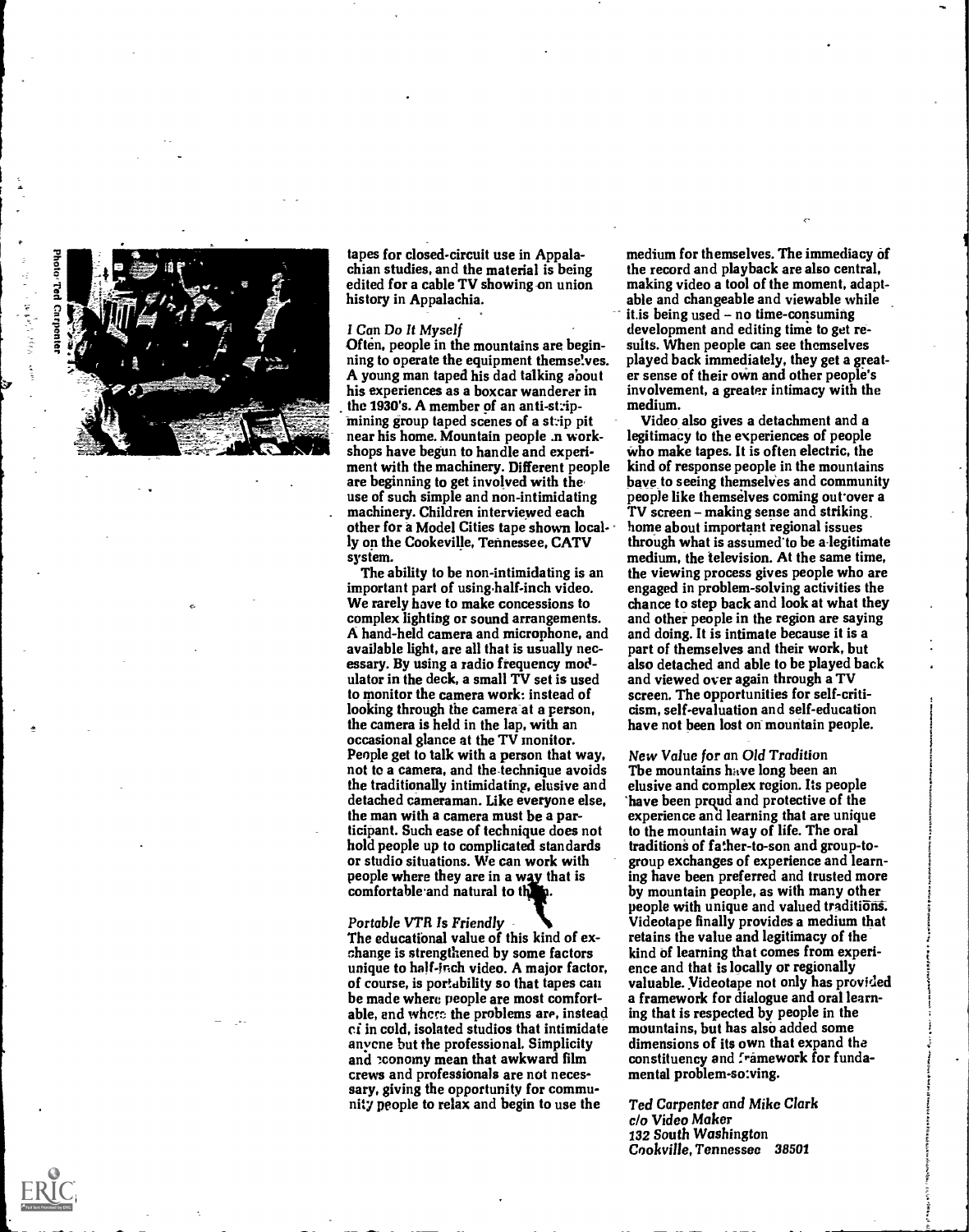Clarke Mike Photo Carpenter ្ត្រី

- I Appalachia is not a group of states, but the mountainous area of several states. Southern Appalachia includes parts of Virginia, West Virginia, Kentucky, Tennessee and North Caro-lina. A "regional sense" does not necessarily conform to political boundaries.
- 2 Black lung is a disease that affects many miners after years of working in the mines.
- $3$  TVA  $-$  the Tennessee Valley Authority was set up originally to protect and conserve the Ten-<br>nessee River\_Valley.

4 Over the past five years, most large companies have been purchased by oil conglomerates in an attempt to corner the world supply of fossil fuels.

These oil companies are gradually moving their mining interests Into the Northwest and Southwest where huge beds of coal lie close to the surface in Montana, Wyoming, the'Dakotas. New Mexico and Arizona.<br>Because of this, Highlander staff and friends

have begun to develop new contacts among Westerners who may soon be affected by strip mining in these areas.

<sup>5</sup> Music for social change<br>A workshop on Mountain Movement Music attracted 35 musicians to Highlander during October for a four-day session. The workshop was held for song-leaders, song-writers, singers. festival organizers and persons interested in using music as an educational tool.

Mountain musicians who took part in the labor struggles of the 20's and 30's shared their experiences with younger musicians who are active today with issues such as welfare rights. active today with issues such as welfare rights,<br>union reform, strip mining, women's rights, and occupational health reform.

Working sessions covered such areas as songwriting, song-leading, using music in community activities, the need for new kinds of songs, and the ways songs can bridge a gap between past and present social problems.

Guy Carawan and Earl Gilmore and board member Shelva Thompson. Sections were videotaped and the tapes are now being shown in various parts of the mountains to community groups who were unable to send representatives.

Appalachian education has been described as "deprived, depressed, disadvantaged and underdeveloped". There is a move among some<br>Appalachian educators, however, to turn this disadvantage into an asset, restoring the oral tradition to a place of honor and introducing studies in making Appalachia "a land supporting<br>its people".

7

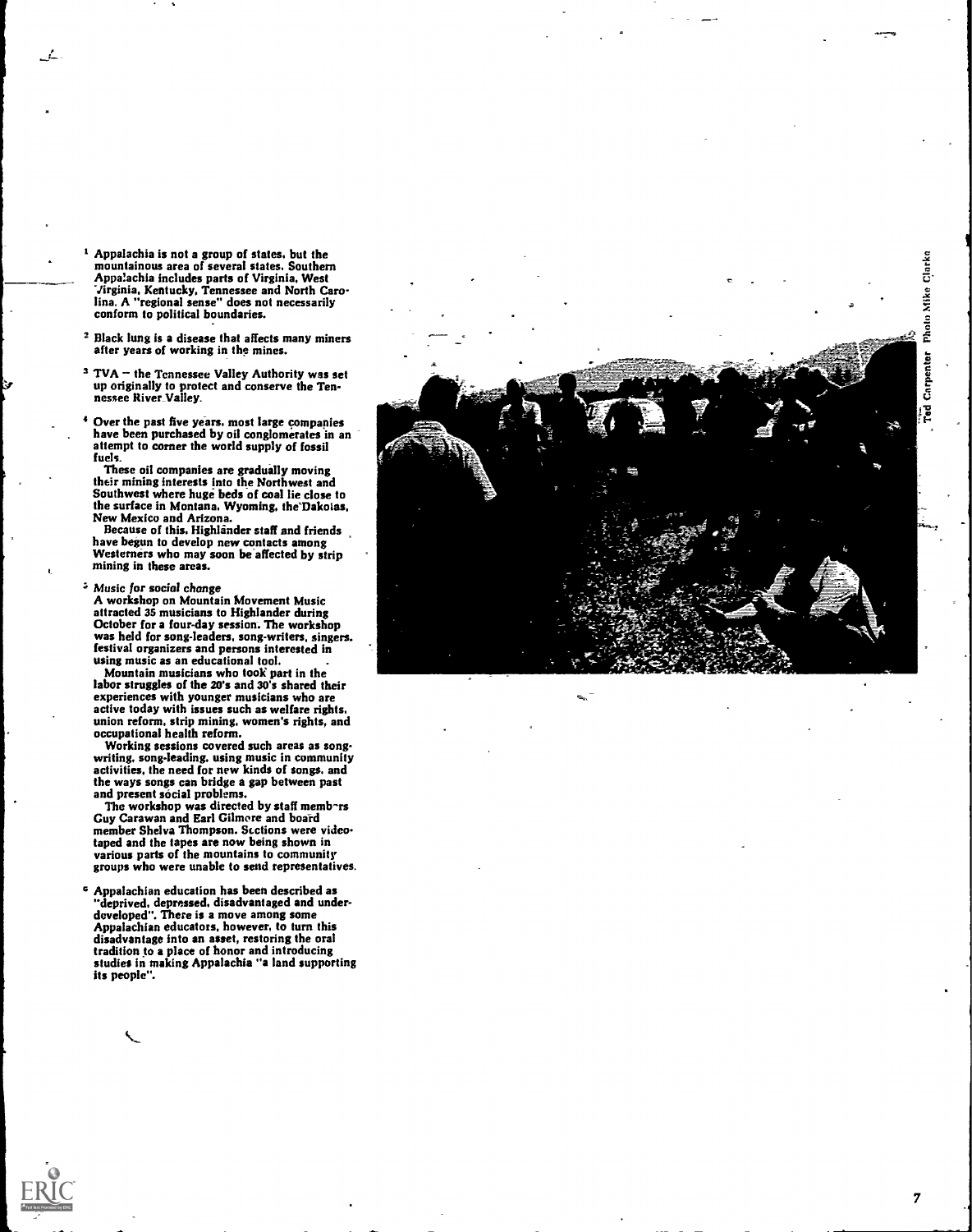# Hello Channel X? I'd Like to Hear Tape 25

Citizens Participate in Cable Programming

Be loeil, near Montreal has 4,000 families on cable. Pointe Gatineau near Ottawa has slightly over 5,000 and has been developing quite a lot of local cable programming. Mont Laurier, Quebec, is an active but isolated community about 150 miles from Montreal; its 1,600 cable sub -, scribers represent 95 per cent of the population.

Last fall, each center undertook a tenday experiment in Selectovision, involving participation of citizens, the local cable station and Videographe, the Montreal video workshop originated by Societe Nouvelle and now financed by the Quebec Government.

Robert Forget and Mousse Guernon of Videographe tell about the experiments.

. Selectovision is, in principle, a simple idea. It works this way: You use one channel for an animator and you free up at least one channel to broadcast tapes.

Cable subscribers get a notice in the mail, announcing the experiment and containing a flier with a list of tapes the names and a brief description of each. We supply the tapes, about 80 of them, and about 50 of the tapes we used in these experiments were made at Videographe.

During the experiment, Selectovision broadcast 10 to 12 hours a day for 10 days. At Beloeil it was 2 p.m. to 2 a.m. daily.

Behind the animator on the first channel is a large board. Subscribers phone in to the animator and he writes their requests on the board.

Meanwhile, on the second channel, a tape is running. When it is finished the animator checks the board to see which tape is most in demand - and that goes on the second channel. While the second tape is playing, people may call in and give commentary on the first one. So the producer of that tape, if he's listening, gets feedback. There might be quite a

discussion. And, of course, there are new requests coming in to be added to the "scoreboard".

In some homes, people set up two TV sets so they can follow both ends of the experiment. People without cable visit a friend to share in the experience... and so on.

In the Beloeil experiment, we averaged about 320 calls a day; at Pointe Gatineau we averaged 342. At Mont Laurier, we averaged 372 calls with about one-third the cable population of the other centers.

There are reasons for that. Mont Laurier is an active community, removed from big cities. But perhaps more important, we had four channels operating instead of two. If you consider that tapes average 30 minutes, it meant-that a new tape could be started every 10 minutes. We came closer to offering our ideal of "service on demand".

I should add that some of the most popular tapes were not those made at Videographe. One, called Drug Alert, was screened fifteen times in Beloeil and twelve times in Mont Laurier. It was a ten-minute tape with no titles, no editing, made by an ex-addict who is paid by Kiwanis to go around to schools talking about his experiences. I think a lot of people dialled to have that tape shown to their children. It speaks about animportant issue, but it is very moralistic.

Broadcast television doesn't allow for word-of-mouth popularity. People say, "Did you see that last night? No? Oh, too bad." With Selectovision they can say, "Ask for it; it's very good."

This important difference is why we welcomed participation in the Selectovision experiinents. It's a long, slow process, helping people recognize that they don't have to be passive receivers of TV programming, that, they can take an active part. They were able to do that with Selectovision by helping choose the tapes. Perhaps more important, they were able to see broadcasts made by people like themselves, people who had something to say and had actually mastered the techniques of half-inch videotape.

Mind you, in each case it was only a ten-day experiment and then "back to normal". It costs money to keep two channels open, with an animator until 2 o'clock in the morning. People in the area are responsible for preparing the catalogue. The cable owner handles publicity. These are expenses that the cable owner is not accustomed to. People there have to persuade him.

But it seems to be happening  $-$  we are receiving requests to repeat the experiment in other areas. Perhaps some communities will persuade the cable owner to re-open Selectovision for a longer period.

Even if that doesn't happen, we are happy with the follow-up in the places we've tried it. In Beloeil, young people have come in to the station, wanting to set up a program. Kids phone in for answers to homework problems.

In Mont Laurier, local programming has changed since the experiment. There are more community project leaders' wanting to make programs. They want more "phone-in' feedback-type programs. Young people are getting more involved there, more serious, interested in broader programming with more impact. The non-commercial tapes seem to have made their point.

The future? Who knows? As I say, we have more invitations to repeat the  $exp(r$ iment from cable system to cable system. Maybe this will turn out to be a way to circulate tapes - I don't know.

Robert Forget Mousse Guernon Videographe 1604 St. Denis Montreal 129

P.S.

A mobile low-powered transmitter is really the tool for community TV! R.F.

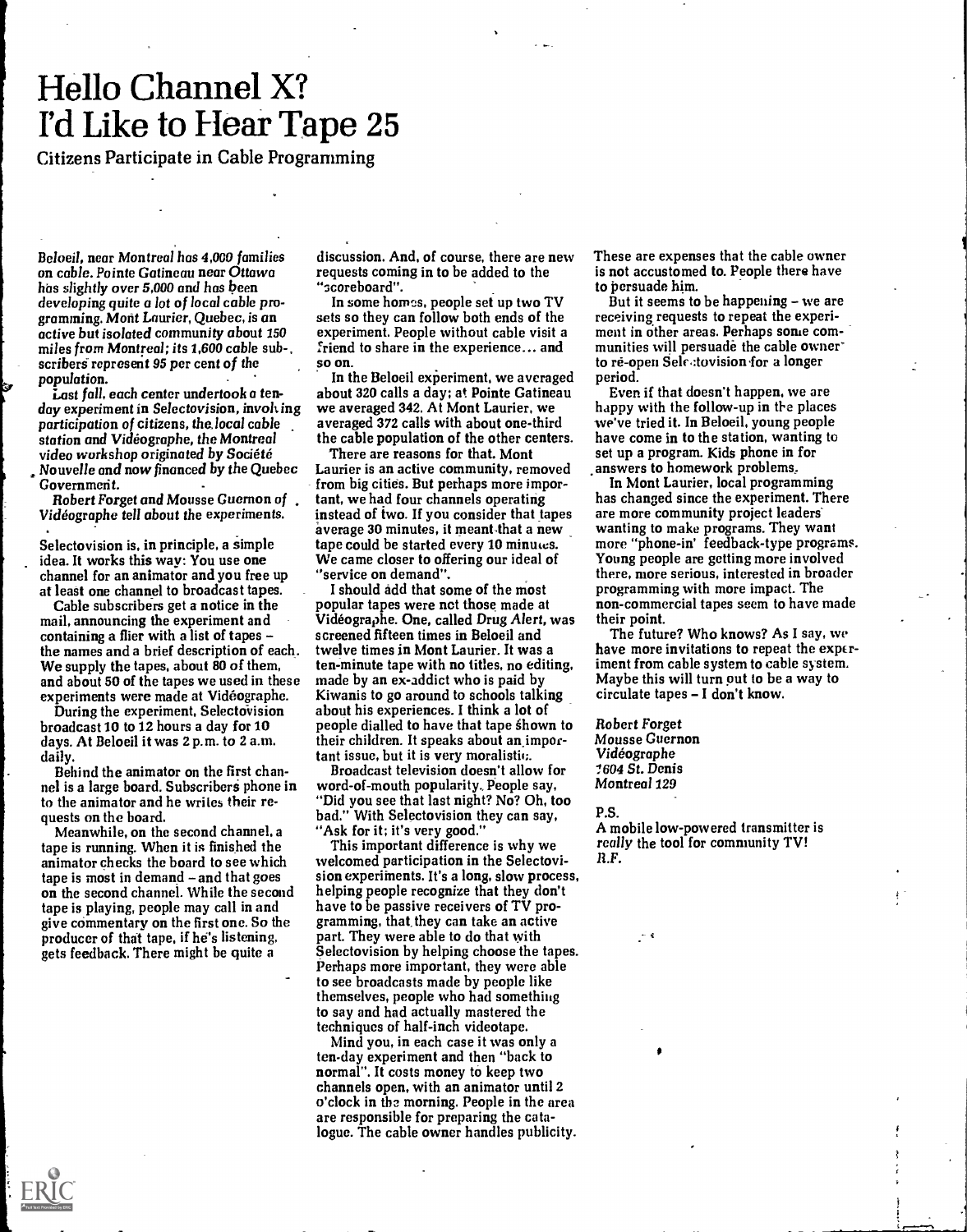# How Goes It, Vidéographe?

In Access No. 8, a lengthy article described this innovative Société Nouvelle venture. Since the end of September, Videographe has had other funding and is into what director Robert Forget calls "Phase II".

At present he describes VTR as "still a toy medium". A priority for the group of seven at Videographe is the earnest pursuit of technical developments that will make video equipment simple for citizens to use, always bearing in mind that modification costs must be related to the relatively-low cost of the machine.

"We want to eliminate the continuing need for technicians as much as possible, so that citizens can really have direct access."

In recent months they have been working with technical people in automating the editing circuit developed earlier. Work continues on the development of an animation camera.

Access to viewing is imnortant too so Vidéographe is open ' .ty-four hours a day with a videotheque and cassettes right inside the front door. Project submissions to the program committee continue to arrive in a heavy flow.

Community groups are using the facilities more than they used to but tend to be particularly interested in the editing facilities. According to Forget, "The, re slightly allergic to our strict planning requirements. They want a Portapak for six months, or a large monitor. We'd be prepared to let them out for a few days at a time if they can tell us when they want them. Our insistence on planning<br>is irritating for them. But after  $all - a$ Portapak in an animator's car for three months is like giving him a second car.

"In spite of these difficulties we do get many requests for use of editing facilities and they come from a wide geographic radius. There are many cameras around Quebec but few editing facilities. People come from Lac St. jean with a bunch of

tapes and edit here. Videographe projects have priority but actually twice as many projects have been finished here as were initiated in Videographe. Often we don't even know what they're doing. They come in  $-$  work for three nights in the wee hours of the morning and go back again!"

There is a tremendous team spirit among the Videographe people, and continuing enthusiasm for their work. Forget puts it simply: "In the process of doing the first phase, we found new things to do and we want to do them."

Elizabeth Prinn

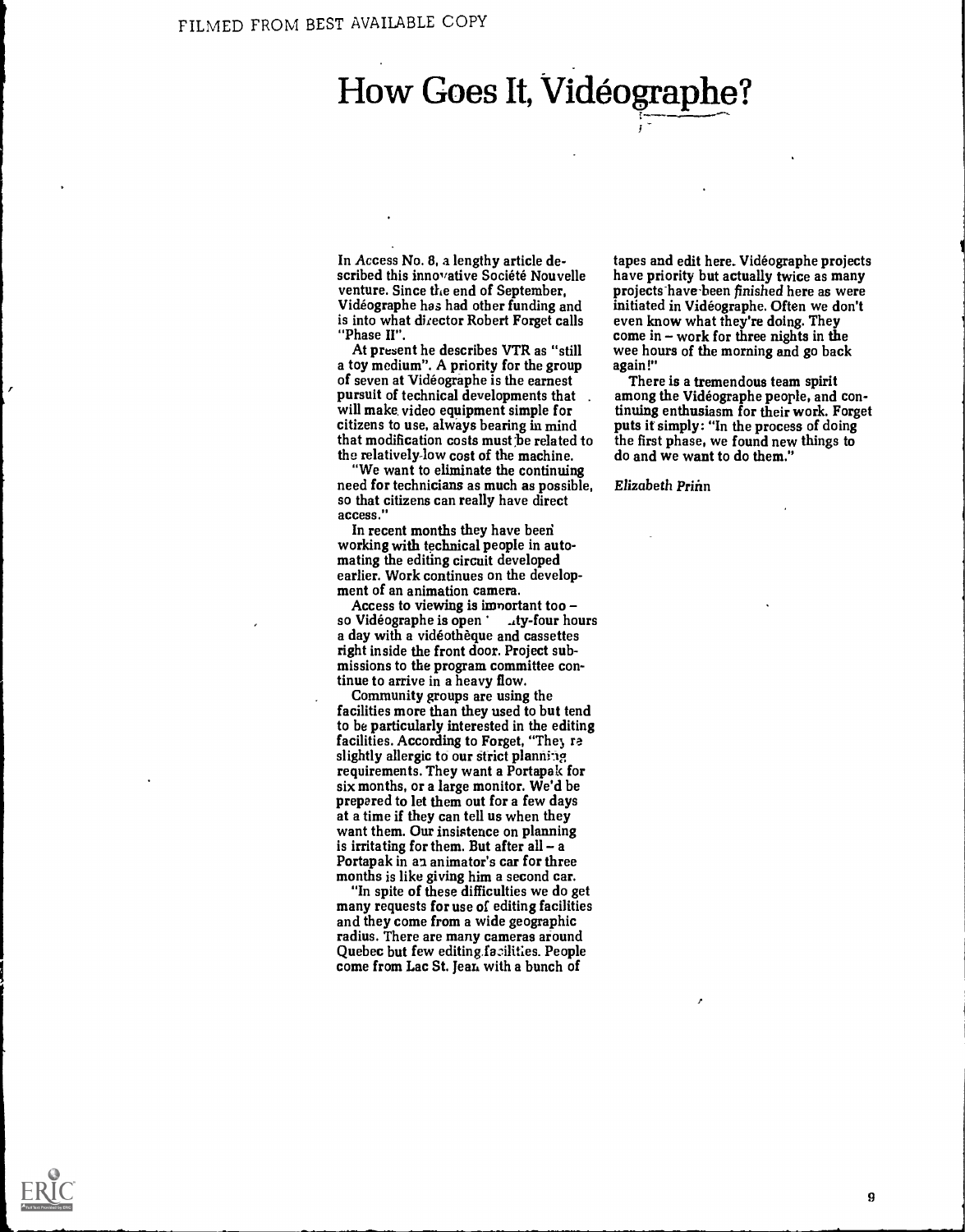## Cable Can  $-$  and Will  $-$ Deliver More than Programs What's It to Be?

"The problem of participating in the definition of the future is not merely a problem of the poor, the inarticulate and the isolated. Highly paid executives, wealthy professionals, extremely articulate intellectuals and students - all at one time or another feel cut off from the power to influence the directions and pace of change. Wiring them into the system, making them a part of the guidance machinery of the society is the most critical political task of the coming generation." Alvin Toffler

tl;

from his book, Future Shock

j.

 $\hat{u}$ 

The opportunity to make "participatory democracy" a working reality exists now. We possess the means to have the bestinformed technical electorate since the Greek city-state. We have the best means for getting feedback from a constituency since we grew too big for the town meeting.

But decisions being made now will determine whether our new communications capabilities bring us greater democratization and decentralization or whether they become the exclusive playthings of an ever-more-powerful, wealthy and untouchable bureaucratic elite. Right now, our future hangs rather precariously on what happens to cable systems. Participation now is needed to ensure it will be technically possible in the future.

### Cable Systems Are Not "Broadcast Undertakings"

The recent move by the Saskatchewan government to take control of that province's cable systems was greeted with cries of "governments can't run broadcast undertakings" and "opportunities for propagandizing, NDP-style".

What the uproar demonstrates best is that few Canadians-yet understand the nature of a cable system.

In essence, cable systems are not broadcast undertakings - even if it is the CRTC

(Canadian Radio-Television Commission) that is currently charged with regulating them. Cable systems are in fact more like public utilities and common carriers, having more characteristics in common with BC Tel than with CBC.

True, the reason they came into existence was to bring in distant television signals. Rooftop antennas were always rusting or blowing off. So someone got the bright idea twenty years ago of putting up one community antenna. Then every household that wanted to pay the fee could be wired into it; Today Canada is the most Cabled nation in the world.

But a distant television signal is only one of many things that a cable system can transmit. Any point on the system can in fact be the point of origin for signals of all kinds - TV signals, radio signals, voice transmission, computer data.

Cable as Community Information Network One of the first uses of this Closed-circuit system has been the development of "community TV" transmissions by the owners of the cable systems. And this is the area in which community action groups have so far concentrated their efforts on access and participation. There are other uses however, which have little or nothing to do with either programming or conventional broadcasting: These are two-way, international, on-demand information systems that, in primitive form at least, are possible over cable today.

In 1967 Pat Hindley and I became involved in the design of RAVEN (Radio and Visual Education Network) precisely to provide an interactive system for the Indian villages of coastal BC. Now, using two-way radio and portable videotape recorders, they have a private system for getting answers to their questions and access to leaders and officials when they need it.

An urban telephone network with a cable system and possible computer hookup offers the possibility of a far more sophisticated tool for meeting some of the average citizen's information needs.

## What Does Broadcast Leave Out?

I am not concerned with most of the information exchanges that take place in a city, nor with stock quotations, real estate values, commodity availability. The networks to handle these are well-established and will in all probability be among the first to benefit from the efficiencies promised by new technologies. We are concerned rather with the information exchanges for which channels are non-existent or inadequate, which have been neglected by existing media, and which stand to benefit last from technological innovation.

With our present communications systems we can all find out what brand of toothpaste will give-us the brightest teeth. As a matter of fact, it is extremely difficult to avoid finding out. By comparision, it takes considerable time and effort to find out:

what your rights are when the landlord. threatens to evict you;

which bus will get you where you want to go;

whether you need a lawyer for your divorce action;

where and how and when to get an abortion;

how to get a job in your field or where to go for retraining for another;

how to apply for Medical Insurance benefits;

how to register a non-profit society; what the planned zoning laws are for your neighborhood... and on and on and on.

### How 'Could Cable Put It In?

The proliferation of Information Centers across the country testifies to the need. Some of the queries they handle require person-to person contacts and exchanges. Many of them do not. Some of them canbe handled by existing telephone links; others can be greatly facilitated by a remote visual response capability; some tasks could be handled best with access to an on-line computer terminal.

Now; cable systems are critical to all this, since the coaxial cable provides, or will provide in metropolitan areas, the channel capacity to make new and additional services possible. And some of them will be implemented next year, and more the year after that.

Last August, eight of the nation's largest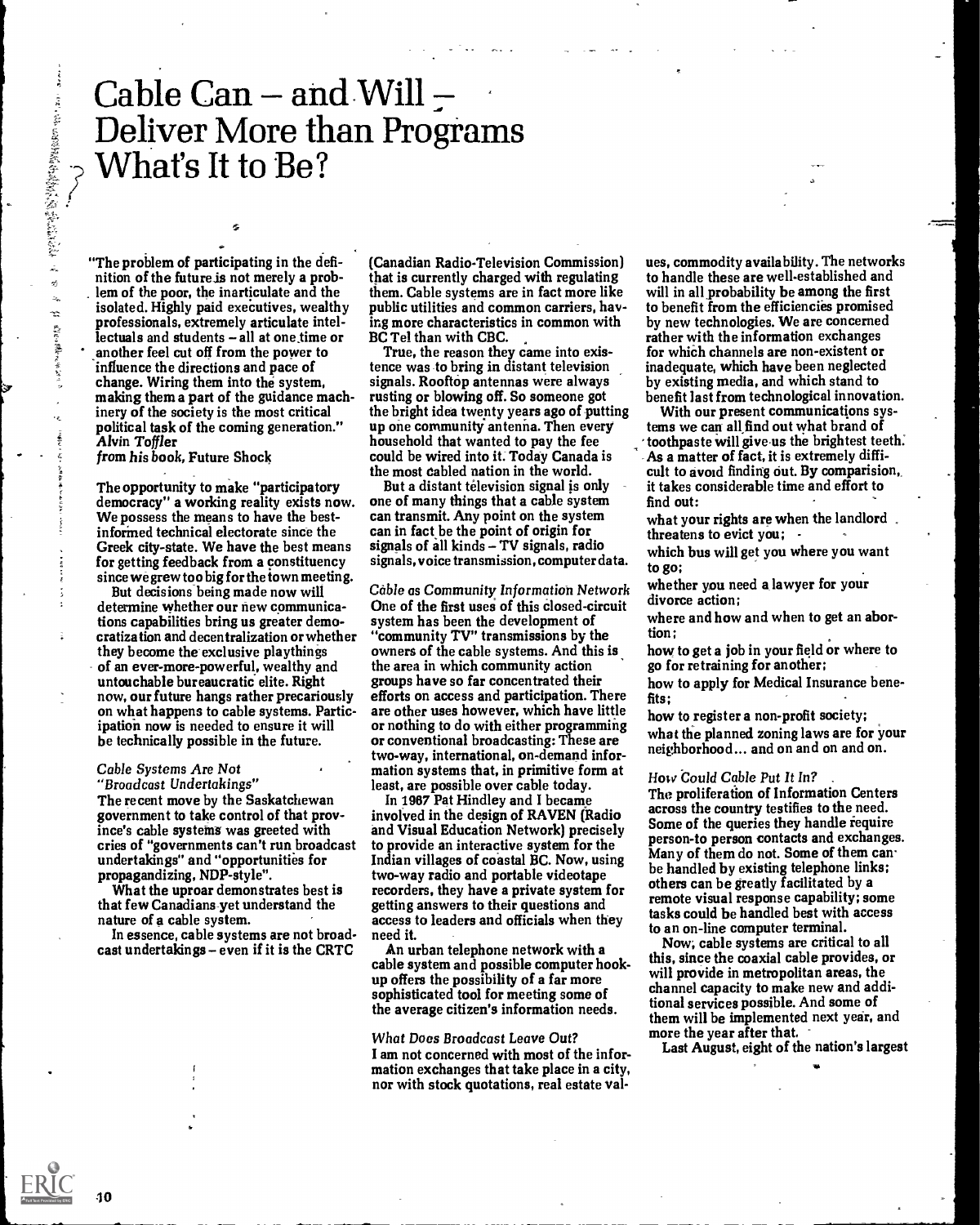

cable systems formed a consortium called Broadband Communications Networks, Ltd. According to the Financial Post (Aug. 26), Broadband's purpose is to "study some of the new services being suggested for cable TV and to deride which show enough profitability to try out as pilot projects."

With additions to the existing systems, signals can be sent out of a household on the circuit as well as into it. This gives rise to the possibility, for example, of citizens registering an immediate Yes or No on an opinion poll about neighborhood pubs... ordering a pair of shoes from a TV screen display... expressing approval or disapproval of a proposal for a new shopping center... transferring money into or out of a bank account.

 $\tilde{\epsilon}_i$ 

Profitability the Deciding Factor? A home-owner can arrange to have his house monitored for burglars while he's away. Meters can be read automatically, lights and appliances turned on and off, a personalized newspaper printed in the den, and a host of other services and transactions made.possible as computer-telecommunications links become more numerous, efficient, and economical.

Now, what concerns me - and I hope will concern increasing numbers of Canadians - is that some of these services will begin in the next five years.

Which ones? The shoe buying? The banking? The meter reading? Why those, of all the ones that are possible? Because that's where cable system owners decide the most money can be made? And be- .

cause the rest of us were too uninformed or unconcerned to realize what was happening?

The critical fact is that, once a decision is taken and capital is invested, it will. take a decade or more before we can -change it. It takes at least that long for a system to depreciate to the point where it is worth replacing.

I hope that considerations other than profit alone will in part determine the shape of these future systems..

The Late, Late "Little Black Box" Premier Cablevision Ltd., the public company that controls Victoria Cablevision and Vancouver's largest system, is a \_member of the consortium. One of the pilot projects they promise to try out in BC next year, in conjunction with Optical Systems of.California, is "the little black box". You get this attached to your TV set, and guess what? For a fee, you get your choice of packaged programming for the evening - without commercials.

I am told by suppliers of the program packages that there is a nearly inexhaustible supply of never-released, second-rate Hollywood movies waiting to come to you over your little black box.

While the industry plans for future profitability, a group at BC's Simon Fraser University under the direction of Pat Hindley, associate professor of communications studies, has been concentrating on the implications of new developments in media for public information needs. The research, supported by the Canada Council, has identified three "problem" areas that require priority attention if the potential of the new technologies is tc, be tapped to meet social and political needs. These areas include: 1) industry regulation and citizen access; 2) industry revenues and support of public information systems; 3) identification and cataloguing of information needs.

Industry Regulation and Citizen Access So far, interaction between community groups and cable system operators has been confined to programming and production.-Experience in this area has unccvered some of the tensions and difficulties that have to be resolved if community programming is to flourish and if the way is to be smoothed for other types of development. In some ways it is unfor-

tunate, perhaps, that the first community cable system interactions took place over "programming", since it has evoked attitudes on both sides associated with traditional broadcasting roles.

One persistent difficulty has been that cable system operators are under no legal obligation to provide this channel for community programming, or to allow any public group access to it. They do it out of their own goodwill and perhaps because the CRTC has strongly recommended it. In the US, on the other hand, it has recently been ruled that anyone who produces a videotape has a legal right 'o have it broadcast, unless it is libellous or obscene. The Black population there is most sensitive to the problems of public access to privately operated broadcasting operations. Short of nationalization of cable systems, as Saskatchewan has recently done, strong measures will be required to rescue the citizen from his current role as supplicant, dependent for access on the goodwill and affability of the community channel manager. This principle of right of access, instead of favor granted by the cable system operator, will become more important as the uses for cable multiply.

"Let the Professionals Decide"

This is why regulation of cable systems at present as broadcast undertakings is having some undesirable psychological effects for future development. The cable system operator has been placed in the same position as professional broadcasters have been in for years  $-$  as arbiters of public information, charged with screening information before it reaches the public. How fine the mesh he uses varies with the system - and the personality of the production manager.

When we were first trying to sell the RAVEN idea, a CBC official replied to our comments about native people being able to make their own videotapes and present issues from their own point of view: "But you can't do that. The public can't have access to the airwaves like that. I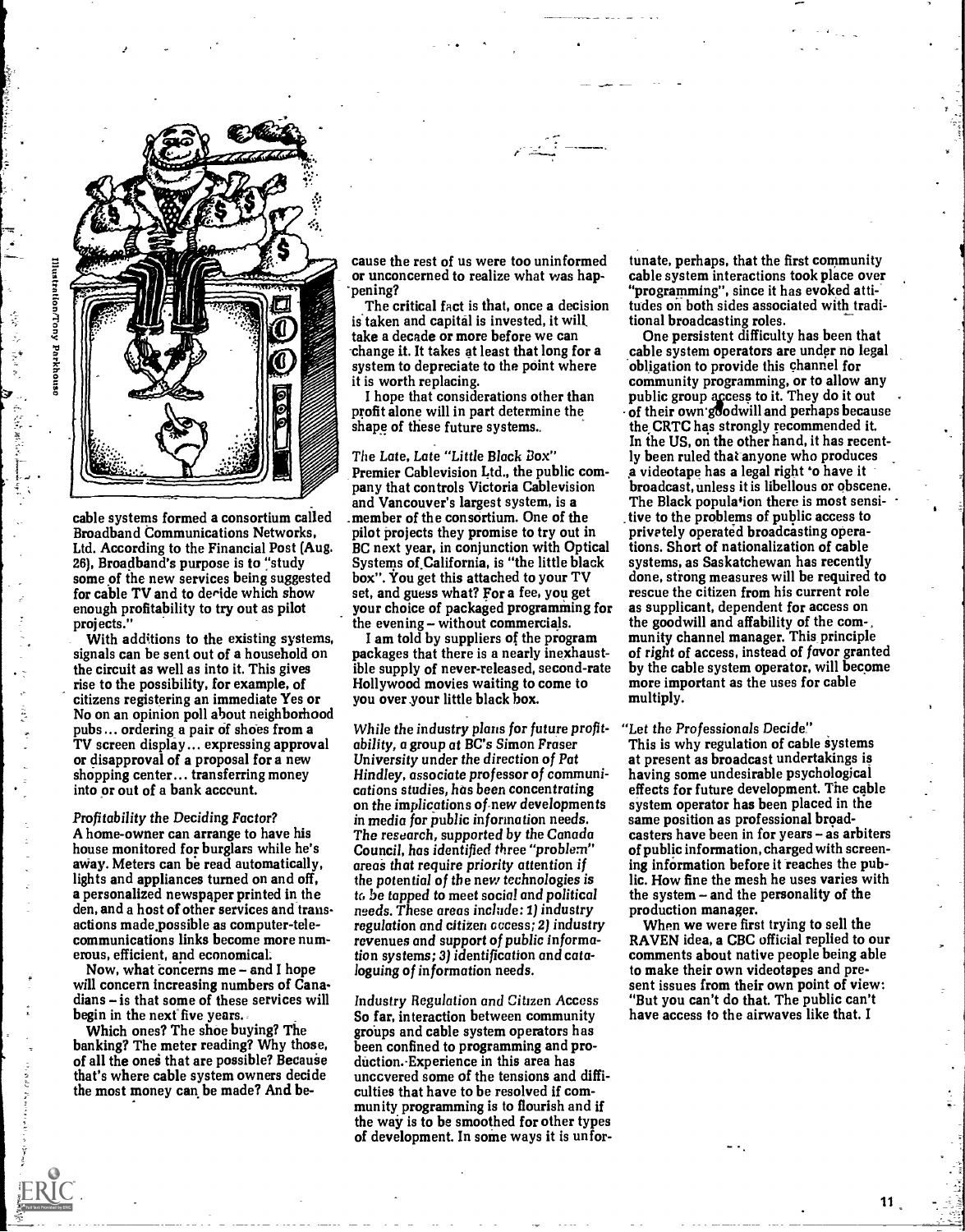

mean you'd get all kinds of one-sided propaganda. It's our responsibility, as public broadcasters, to see that a balanced view is presented." That's a paraphrase that I've developed; but the import of the message was clear: Hands off, we professionals decide what you, the great unwashed, shall see and hear, and we alone, with our professional training, can be sted with the public airwaves.

Vhether broadcasters ever lived up to me onerous responsibility has been the subject of repeated debate. The point is that what may have been necessary in the days when communication channels were scarce will be decreasingly the case in the future. It was possible to censor books when there were only a dozen printing presses in all of Europe. It's next to impossible in the Western World today. In the future, the "balanced view" in broadcasting will be ensured less by professional arbitration than by public access to multiple channels of information and all points of,yiew...

Cable Modeled on Telephone Systems... The CRTC in its policy statement of July 16, 1971, made a cogent argument why cable must be regulated as part of the broadcasting industry in order to safeguard the present Canadian broadcasting system, "the single system" of the Broadcast Act. It is unfortunate, however, from the psychological point of view, that cable system operators have been placed in a position similar to that of conventional broadcasters. It would probably have been much healthier for future development if they viewed themselves not as arbiters of community information systems but as leasing wires over which the public would send messages of its own devising. This model of a telephone system provides at present more fuel for the imagination than does our experience of professional broadcasting.

This attitude of the "professional broadcaster" on the one side handicaps the development of open-access systems. On the other, the attitude of the average citizen toward the TV set equally thwarts the efforts of community media groups. We are all accustomed to receiving entertainment, or whatever, prepared for the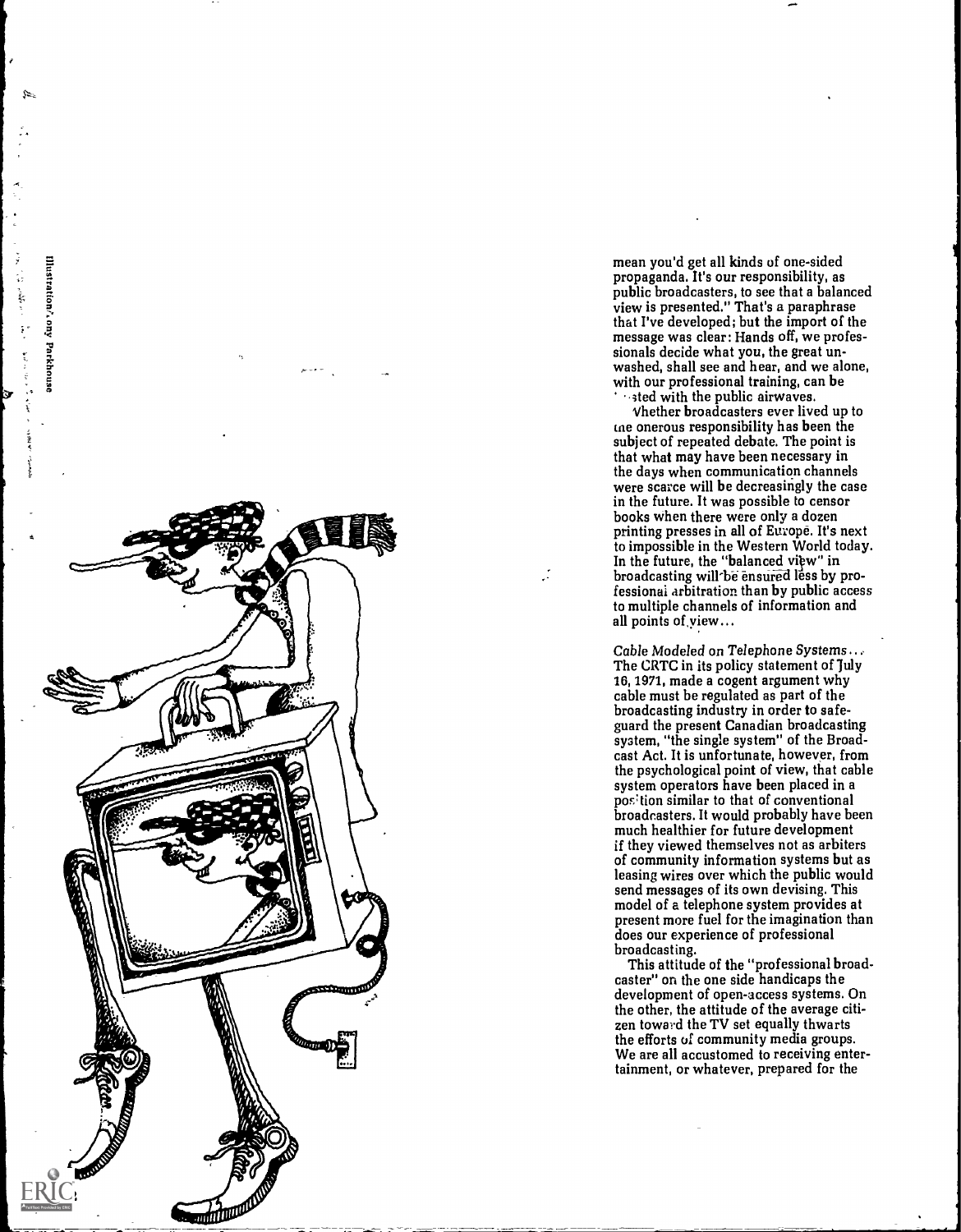

Œ٩

many by the few. We are used to passively accepting the weekly menu, getting our doses of information and documentaries at the times nrescribed by professional<br>broadca

 $\ldots$  Or In: tators of Broadcast TV Much of community programming channels shuffles along in these well-worn ruts, offering centralized one-way broadcasts filling a specific number of hours each day. But the need now is for communications systems that are interactive, responsive to individual and group requests for information and access at the time they need it. Cable systems could provide far more efficient and adequate systems for an urban population if we could all outgrow our perceptions of TV sets as entertainment "goggle boxes" and see them as information machines as well.

Small pilot efforts, using the telephone system and cable stations in the "offhours", perhaps in conjunction with information centers, might be a way, both to provide effective information services and to start to work on our attitudes toward the "goggle box" in preparation for the computer terminal and interactive, on-line information systems. The greatest immediate value of such pilot efforts may be in alerting more of the public before all the decisions about our communications future have been made.

### Industry Revenues and Support of Public Information Systems

Cable is a profitable business, and it is a "rapid growth" industry, predicted to maintain that status for the next ten years. Four Canadian cable companies are public, publishing annual reports and offering shares for public subscription. Premier Cablevision, which owns the Vancouver systems and systems in York, Ontario, and Victoria, BC, has revenues well in excess of \$1 million every month. As the CRTC sees it, they are making this at the expense of Canadian broadcasting stations and are being called upon to pay these stations for the program materials they are taking off the air and selling to their subscribers.

From another point of view, and for historical reasons too lengthy to go into here, cable systems form natural monopolies in the communities they serve. As they move into fypes of services usually associated with common carriers (the

telephone systems) and public utilities (power and light), other restrictions on their profits and reinvestment will become necessary. So far, the money derived from  $\epsilon$  ommunities in subscription fees has gone to build sizeable cable and/or broadcasting empires, with companies having holdings in Europe and increasingly in the United States. This use of revenues from Canadian communities is in marked contrast to what happens when the community itself owns the cable system, as in Campbell River, BC. There, all \$200,000 in annual revenue is ploughed back into the system itself and supports the community-run informational and educational programming services.

What Does the Community Stand to Gain? Public information services in most metropolitan areas, as well as citizens' programming groups, struggle along from OFY grant to LIP grant, uncertain of their futures, relying on unpaid volunteer labor or on idealistic young people who do not yet have financial responsibilities. One of the tasks for future regulation of cable systems, unless the move toward nationalization taken by Saskatchewan is universally followed or duplicate cable systems are allowed, will be for some equitable return from a public utility to the community that supports it.

Saskatchewan moved early in its cable development to ensure that revenues would be ploughed back into the province from which they were derived. There are no sizeable cable undertakings in that province yet. One of the intentions expressed by the Saskatchewan officials responsible for the takeover was to ensure that the rural areas as well as the urban would benefit from cable services. In effect, they hoped that urban cable systems would be profitable enough to subsidize. at 'cast partially, areas of the provi ice where profit would not be a sufficient motive for development. Saskatchewan probably does not have a sufficient urban-based population to support a province-wide system without government subsidy. The provinces that would have such sizeable urban base, like BC, are already so heavily cabled that a takeover may prove to be prohibitively expen-

sive, even if the parties in power decide nationalization is in the best interests of the public.

What Saskatchewan seems to be doing, however, is to be seeking the means to provide an economic base of support for needed public services. The recent announcement by the Premier, of the establishment of a "citizen enquiry" line, is most interesting in this context. The service will handle not only government enquiries, but information of the "survival" kind outlined earlier in this paper. It seems to reinforce the indications that the Saskatchewan government is starting from an awareness of public needs, and is preparing to move to meet them with whatever technologies can be made available.

### Identification and Cataloguing of Public Information Needs

This involves establishing priorities for community information needs, along a number of axes. One of them is "survival", an evaluation of how important a specific information need is in terms of coping with an urban environment. Another important one is an analysis of the geographical area over which a given piece of information remains useful: This can forestall some duplication of effort when information remains valid and relevant over large areas and for a number of communities. Such analysis can also help in the identification of what constitutes a "community", for com-non information purposes.

As anyone who has tried to deal with community programming is aware, we have in our metropolitan areas a hodgepodge of cable systems with boundaries that bear no relationship to municipal jurisdiction, neighborhoods or "community" in any sense of the term. Toronto is cut up like a jig-saw puzzle. In one suburb of Vancouver, the municipal hall lies within the boundaries of one cable

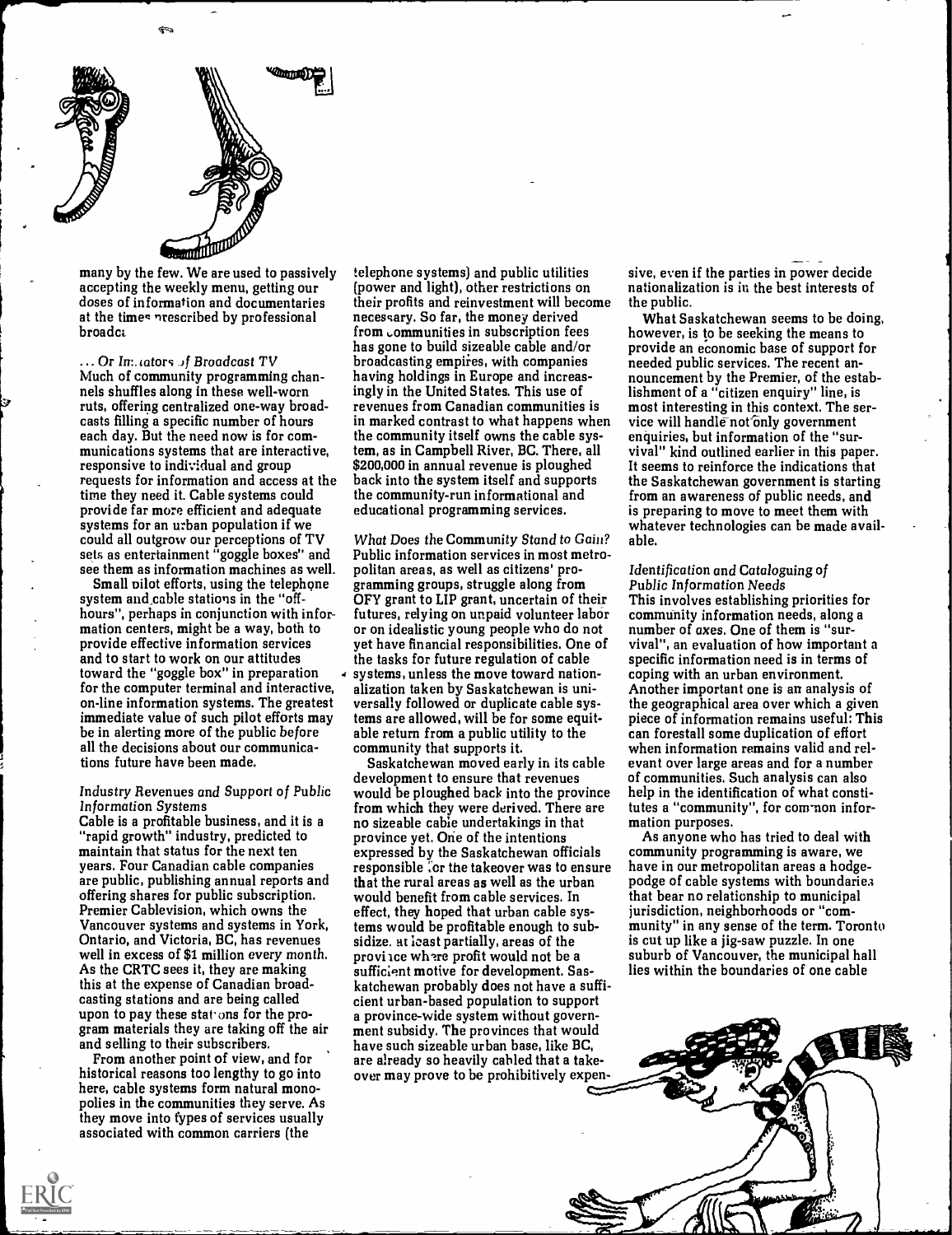system, while ninety per cent of the residents live in another. The CRTC has given permission to the municipal hall system to "network" for community program $ming - not with the system serving the$ residents, but with yet another Vancouver system. Consequently, programming from the city's council meetings or from the hospital and community center cannot be received by its residents. Bicycling tapes is hardly feasible since the systems use different brands of equipment. Attempts at "community" programming under circumstances such as these become exercises in futility or at best in irrelevance.

During this month's civic election, candidates' groups from one municipality had to turn down offers to use the cable system, because they were aware that they could not reach a large block of their constituency this way. They had to rely exclusively on the traditional all-candidates' meeting, with the problems of low voter turnout that method entails in December - even in "Beautiful BC".

Untangling the  $S$ narl  $-A$  Priority So, rationalization of community boundaries and insistence on the necessary technical and licensing adjusti.ents is one of the priority tasks for citizens who would try to make cable an effective community tool. The best programming talent in the world cannot overcome organizational obstacles that separate a community from its nerve centers. Such definitions of community, and proposals for separate systems and/or interlocking networks with other municipalities and areas, will have to come from residents themselves. The CRTC is too far removed from the problem and too occupied with procedural and economic considerations involving Canadian broadcasting as a whole to enter in any detail into analysis of this sort. So far, the voices that have

spoken most loudly and clearly on requests for networking and community programming licences have been those of the cable system operators. Their motivations are less often the good of the community than economy of operation. This analysis of community information priorities may help to undo some of the organizational weaknesses inherited from the past. Hopefully, it will also help to shape the decisions made about our communications futures.

What Do We Want These Systems to Do? Presently, we have what have.been unflatteringly but perhaps accurately termed, the "technocrats" enamored of the machines, designing elaborate sys<sup> $\pm$ </sup> tems than can do... endless numbers of things, without much concern about what it would be most necessary or desirable to do. Prototype home information systems in the States are being established or planned, many of them apparently under technocratic direction. This is the mentality, some have said, that launched Anik. The satellite is a sophisticated, efficient piece of equipment, a sort of monument in the sky that probably does very well what hardly anybody wanted it to do: inundate the North with powerful signals from the South.

So now is the time to decide what we want-our communications systems to do – on the local, regional, provincial and national levels. What are the priorities? Which of these could or might be better served by new techniques? Over what geographical dispersion? When we can answer these questions, then, and only then, are we ready to design the systems. The race is on. The systems are being designed without the answers, without even asking the questions.

Can we provide at least some of them in time to feed into the design of the systems or at least raise the questions that might slow down the decisionmaking about our communications future?

Gail Martin 5692 Eagle Harbour Road West Vancouver, BC

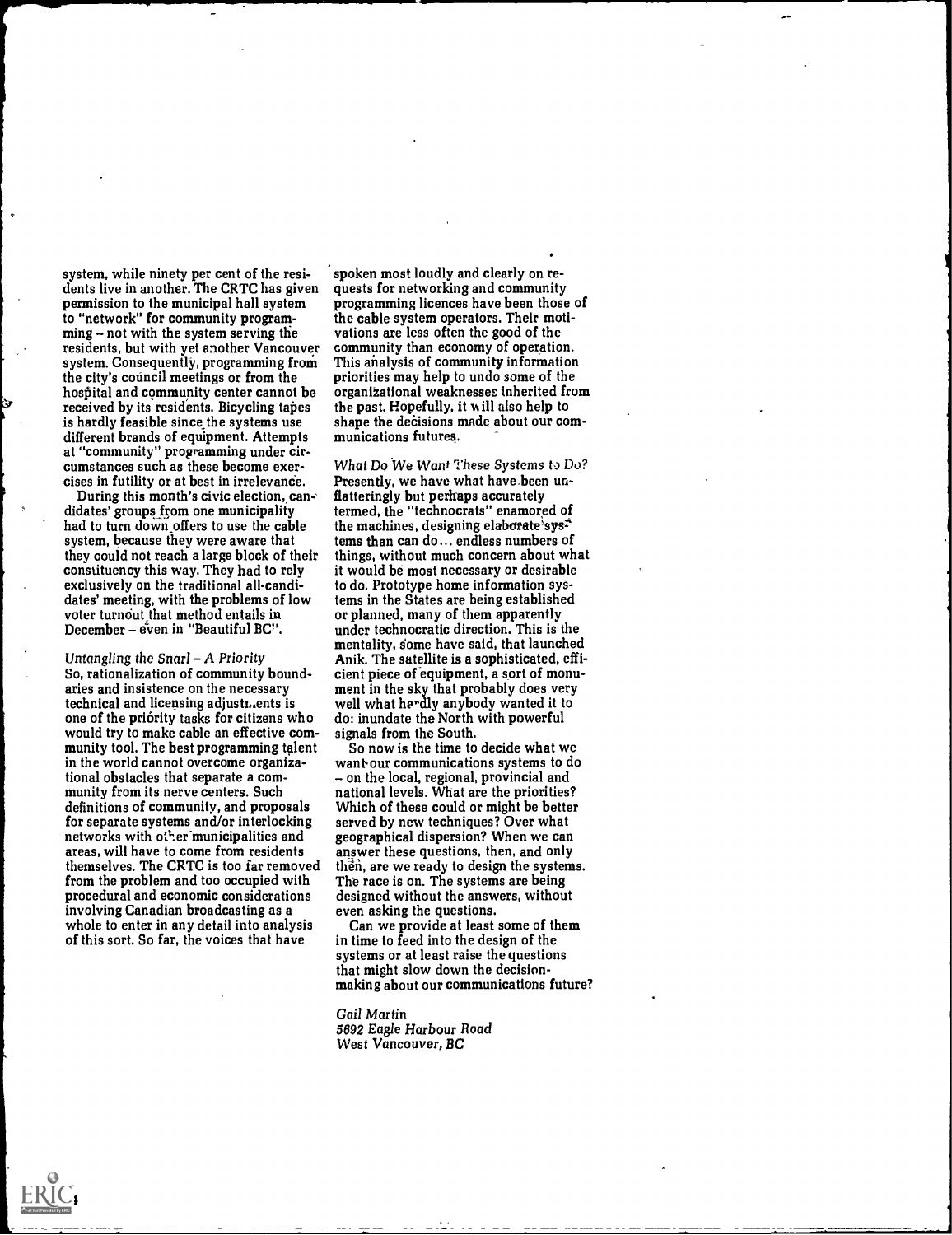## The Laboratory Becomes the Power System

Delegates at the First Atlantic Regional Community Leadership Laboratory, held at the Atlantic Christian Training Center in Tatamagouche, Nova Scotia, had an opportunity to learn principles and procedures of community change when they suddenly found themselves victims of an oppressive system. The staff, comprised of four Canadian community development workers, three human relations trainers, and myself as coordinator, established the laboratory as a self-contained system. We built in an authority structure that placed us in positions of prestige and privilege. We operated with a set of values that we had constructed. Sanctions and delegate privileges were determined exclusively by us, as were lines of communication.

The delegates ranged from volunteers to agency executives, coming from remote villages of Newfoundland and Labrador as well as from the urban centers of Nova Scotia. Given this distance and strangeness, and because this was a tenday lab, the first five sessions were spent in T-Groups, whose task was to build a trust community. The objective, beyond that of learning how to build community in the "here and now", was the development of deeper interpersonal relationships, and a support group to which the delegates could turn when conflict emerged and staff were not available.

We designed the lab in four phases, with the staff assuming different roles in each.

Phase I T-Groups<br>The staff role in this phase was that of facilitator, with the subtle direction and enforcing of T-Group standards that the process requires. As always, there was a high degree of dependence upon the T-Group trainers. This was not avoided, because it suited our overall design, but neither was it encouraged.

### Phase II Staff Oppression

The elements of the "systeni" began to operate and the staff was gradually revealed as "the establishment". It had special privileges. It withheld information. It subjected the delegates to petty harassments. It imposed a curfew. As pressure from "the establishment" escalated, delegate grumbling was "reasoned with" or ignored. A delegate group

insisted on attending staff meetings, "to get more information about the overall direction of the lab." The coordinator suggested an alternative: he would meet with the delegate group at 10:00 p.m. They agreed - but he didn't show up.

In this early stage of Phase II, the sessions were continuing on schedule. The content was meaningful and useful for community change agents. The sessions were designed as independent units so that the staff would not have a high stake in slowing down the anticipated rebellion.

By the third session in Phase II, the delegates suspended the content session, insisting on a "community meeting" to iron out differences. The staff agreed, but took over the meeting and refused to agree to anything without a staff caucus. After a ten-minute private caucus, it returned and continued to caucus in "fishbowl"..., Delegate requests were never mentioned. The staff discussion did reflect the new value system, but also gave clear indications of staff self-interest.

Finally, the staff broke for coffee, declaring: "We will not return until you reach a consensus to invite us back."

### Phase III Delegate Rebellion

In this phase, there was complete separation of staff and delegates (Us and Them). The delegates worked alone, trying to organize themselves and decide what they would do. Many still did not see themselves as victims of an oppressive establishment. Most did not see that the situation had moved from a trust to a power stance.They were confused. They felt they had done something wrong. They were angry that the lab wasn't "going anywhere". All this immobilized them.

After three hours, the delegates sent representatives to ask us if we would please return and if we would let them have a say in the decision-making process.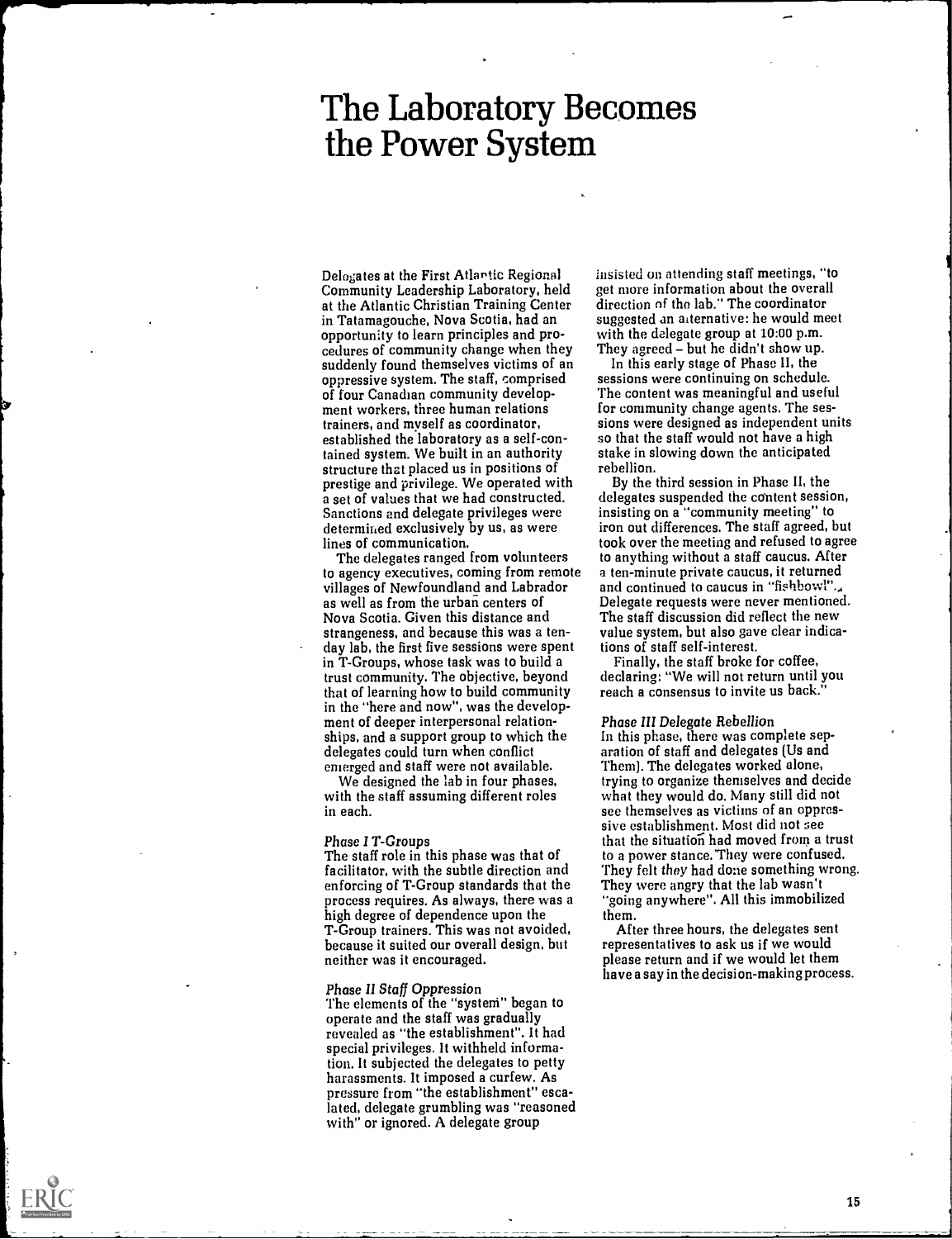We countered: "Why should we share our power?" We gave them a written contract, with room for delegates' signatures, which said: "We, the undersigned, agree to abide by all decisions of the staff." One man crumpled it up and threw it in our faces. But another delegate smoothed it out and took it back to the others. For most, it was a reluctant rebellion.

After four more working hours, the delegates were still unable to reach unanimity, and none of the factions were willing to move until all the delegates united as a group. The delegates returned the contract unsigned and quit for the evening.

It should be noted that the staff was able to function in a dual capacity during Phase III. Although each staff member was a definite part of "the establishment", each was also available to work with delegates who were having trouble handling the intense feelings of frustration, anger, and conflict. Only four delegates nr.-.ded special help in identifying and .. orking through those feelings. Although the "game" had become real, both delegates and staff alike intuitively recognized that individual needs had top priority.

### Phase IV Negotiation

In this phase, the delegates take over the lab, assume decision-making responsibility, and invite the staff in as consultants.

A leadership group of delegates jammed through a proposal that was immediately delivered to the staff. It said:"We demand that the staff return to work with us  $as$ part of the total community, or we will seek a healthier community elsewhere."

The staff responded: "We agree to share the responsibility for the rest of the lab, including the selection of content for the sessions, if  $1$ ) the delegates will allow us to derive learnings from this whole power exercise, and 2) we can return to the T-Groups right away, for one session."

The delegates agreed, with the understanding that the procedures for joint decision making would be worked out at a total-community negotiating session.

Note: We insisted on analyzing the entire event and on deriving learnings, because the delegates' difficulty in perceiving the power situation, in organizing themselves, and in seeing the need for demands and negotiation could only become clear as the situation and their behavior were carefully evaluated. The staff felt that the delegates' obvious inability to function in a power situation would provide additional impetus for them to work on skills and would also help them sharpen their learning objectives for the rest of the lab.

Note: We also insisted on the T-Group session in order to allow for the ventilation of feelings, and to clarify whether or not a support group is useful in a conflict situation.

In the negotiating session, after housekeeping and social life details were worked out, the staff proposed a prioritysetting procedure through which the delegates would select the content for the rest of the sessions. After some clarification and a little resistance, the proposal was accepted. The staff was allowed to offer content items for consideration, but these were introduced late in the procedure.

The delegates were invited to participate in the designing of the sessions; however, since this was done from 10:00 p.m. until..., few did.

The topics the delegates finally selected were:, 1) my personal values, perspective, and motives as a community development worker; 2) the role of the change agent; 3) how to motivate and organize people; 4) how to handle the minority viewpoint in a group; and 5) several items that are segments of the social change planning process.

Taking the social change planning process (No. 5) as a single design gave us a chance to re-practise the identifying and confronting of power while experiencing a planning model. The design took all day. The lab was divided into four groups with two staff members as process consultants for each group. The task was to gain access to supper. One group was given control of access to supper; however, no one  $-$  not even the staff  $-$  knew

in advance who had this power. Three of the groups, including their consultants, wo.ild simply not get suppe. unless they "earned" it. How they could "earn" :t would have to be negotiated with the "power" group. The staff/consultant role was to hold the groups to the planning process (e.g. each group should complete community analysis before it moves toward coalition and tactics). The staff/ consultants would also take careful notes for an evaluation after the event.

The three powerless groups were unable or unwilling to think in terms of power. The event took eight hours. It wasn't until the sixth hour that the three groups communicated enough to discover who actually had the power. At that point, the powerless groups coalesced enough to occupy the dining room; but when they discovered that the cook had been "reached" and would feed no one without authorization, they were stymied. At 5:00 (supper had to be eaten between 5:30 and 6:00), some began to talk tactics based on the perceived self-interest of the power group. The coalition was nevertheless unable to put together a leadership group and unable to get anyone unglued from his chair. The power group literally had tc beg the coalition to negotiate with them. At 5:29, negotiations were completed and everyone ate. The power group had had to give up its power. The victims were unable or unwilling to take it away.

As we analyzed the event and derived learnings, parallels between the delegates' behavior and that of victims out in society became clear. Much was learned about the nature of power and the resistan<sup>- $\alpha$ </sup> to challenging it; little was learned about the effective use of power.

The lab concluded with detailed work on back-home application and a final T-G-oup session to reinforce learnings at the feeling level.

Note: During the party on the last evening, when the staff were given symbolic gifts, I was presented with a real bulletproof vest.

### **Conclusions**

Treating the entire lab itself as a system gave a realit: to the delegates' experience that desi red exercises or even simula-

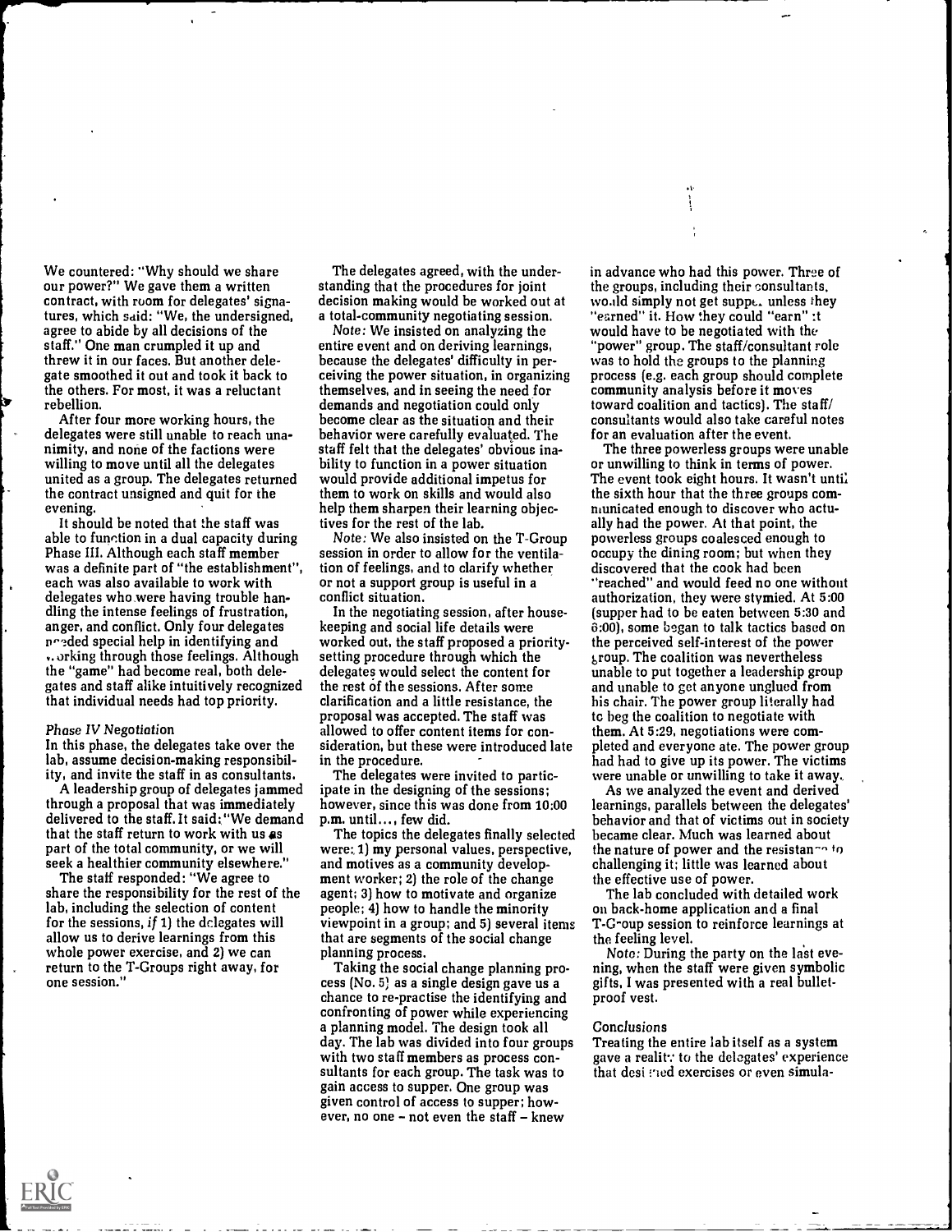tion games could not. Each delegate was forced to face his (or her) ability to function in a struggle with authority. The struggle was real. It was not a role. Therefore, each delegate came to know his level of competence; little room was left for rationalization. As a professional (or experienced volunteer) community worker, the delegate's skills in organizing, forming coalitions, and perceiving power relationships were tested. He measured up... or he didn't..., with his strengths and weaknesses showing clearly. This enabled each delegate to get a clear fix on himself and to set precise learning objectives for-the future.

However, there are drawbacks. First, the separation of delegates and staff cuts down on the sharing and learning that usually take place in the off-hours of a residential lab. Secondly, there is the risk that the delegates will be unable to cope with the conflict or the sense of being "betrayed" by the staff. Thirdly, deliberate manipulation, a hidden agenda, and betrayal of the delegates' trust runs counter to the usual training practice and is difficult for the staff to live with.

These disadvantages were considered before the staff committed itself to the design. The final decision to go with this systems/conflict design was withheld until the T-Group sessions gave us a clear reading of the delegates. We judged that the delegates could handle it. We felt then, and still feel, that the greater possibilities of learning justified the risk and its ramifications.

Roger W. Floyd<br>Reprinted from Social Change



Despite all my good intentions, I have nct<br>managed to become bound by groups in<br>the ward. Whether or not I do what they<br>want, I know my pay cheque will still<br>come from the City Treasurer, and that I<br>will be able to say wh managed to become bound by groups in<br>the ward. Whether or not I do what they the ward. Whether or not I do what they<br>want, I know my pay cheque will still  $\frac{3}{2}$ come from the City Treasurer, and that I will be able to say what I want in City<br>Council. If I have given up any power to<br>community groups, it has been done<br>voluntarily: they have not seized it from Council. If I have given up any power to community groups, it has been done voluntarily: they have not seized it from<br>myself, which would be the only way they could get it. On the other hand, enough strong people have emerged in the ward that Karl and I feel confident that if we make any serious errors, we will be strongly chastised. But even from this position it is a long way to one where local communities have the power as of right: where they can decide what sidewalks will be repaired, what planning work will be done, what can be developed, how the police will operate, all the other crucial.matters which people want a real say in. That double-barrelled position politicians being controlled by tneir constituents and people having the power to make decisions about community matters - is what I am striving for now. That would make me into a true agent for the community. I would be their delegate in the political forum.

Looking at the political situation across the city in this light, things do not seem hopeful. Most politicians play the old games of promising better decisions; but they never talk about the only way to get better decisions, which is to let neighborhood groups make them directly. A shift in power of that magnitude is not welcome to most aldermen. Taking decision-making away from politicians is rarely looked on with favor.

### From

Up Against City Hall, by John Sewell<br>James Lewis and  $\mathcal{L} = \mathcal{L}$ , Publishers James Lewis and **Numbers**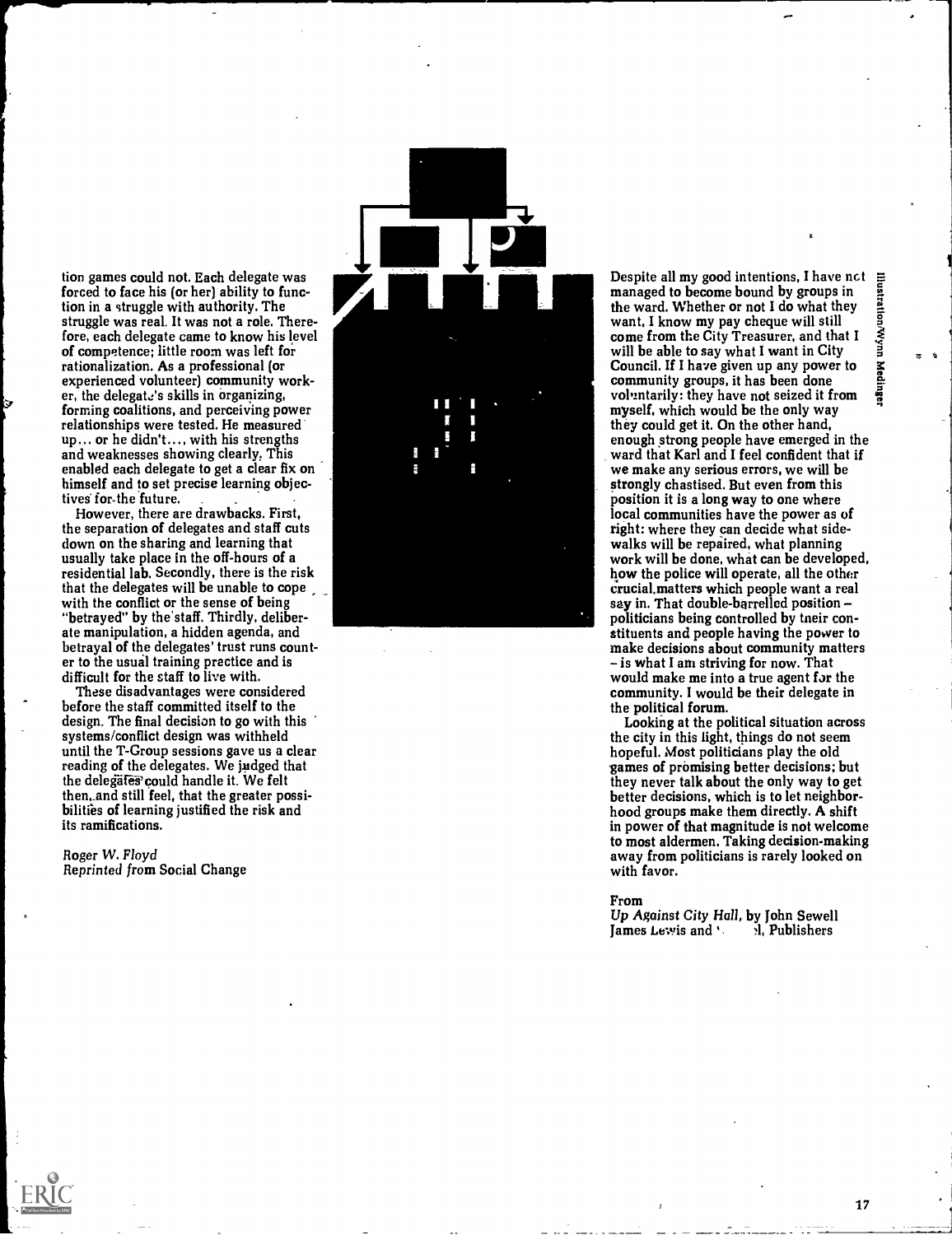## The Environment in Film

Pat Thorvaldson edits Pot Pourri for the NFB distribution office in Toronto. A recent issue devoted to the environment in film contained these comments:

"What we need is the ability to create alternatives, which is a very personal thing.

"That's why I would call Derek May's type of film an ecology film. His films show a mysterious interaction with things, the inseparability of man and nature, and man and man, in a setting that has an air of mystery that suggests there is something higher in life. They exemplify ecology in a non-ecological way. That's why I think film, to be of any value other than in a journalistic sense, should help you to cope with all the shit that's lying around. It shouldn't just tell you 'there's some more shit lying around'. Somehow it should work on you so that you personally, within your own tiny little sphere, are becoming a person suited to a world which must occur if we're going to survive. It wouldn't be a world of simple cause and effect. If would be a world of complex inter-relationships and inter $reactions - things all coming together,$ everything having to do with everything else. Our present human mentality hasn't seen it that way. It says this causes that. You have an oil spill. It causes dead birds. It doesn't see that everything has to do with everything. I think we have to learn that.

"We really have to begin to see ourselves as part of the world. The world is a whole province, and it's ours, and we have to learn to know more than just our tribal. nationalistic. and separate ideas. We are really so interdependent, and it's only by seeding ideas in all parts of the world that new ideas can grow properly. So it's necessary to go to other countries to make films, say, about the technolcgical developments that really are forward instead of backward.

"The negative side of things was always stressed to me."

Bruce Mackay

"I'm sure you could talk to everybody in Canada and they'd all be interested in the good use of Man and Resources, but what good is it if I go around recycling a few bottles, if all the while the main thrust of my life is to support things as they are?

"Last week we were in Bathurst and someone suggested we could go and pick up the scrap paper in this particular area; Well, if that moves some people, fine. But meanwhile this big bloody mill is belching out garbage. I would much sooner spend my time nourishing and equipping myself to be in a society where that mill isn't working like that. When that time came, people might have a certain sense of involvement with each other. They wouldn't throw their beer bottles on the other guy's lawn. Then we wouldn't have to be finding ways to clean up the garbage. It would be done. ''m sure the.Consumer Society has been useful in past centuries in a certain manner of thinking, but right now it doesn't seem to have any reality."

Gordon Martin





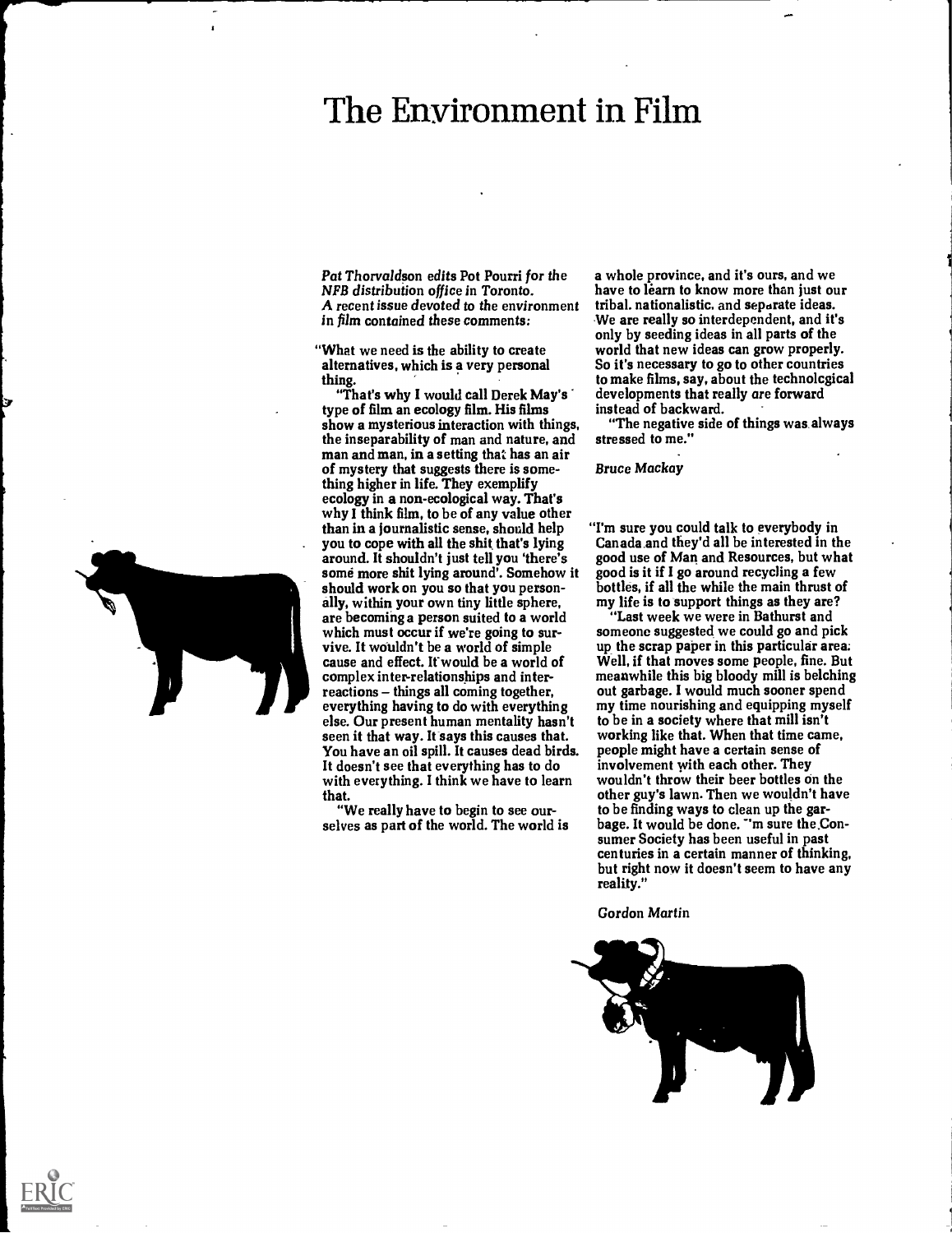Similar thoughts come from an editorial in Manas, a California weekly. From Agenda for Tomorrow, former Secretary of the Interior, Stewart Udall, is quoted as saying:

"To rebuild our cities with style and distinction will require interdisciplinary teams of architects, engineers, sociologists, anthropologists, economists,<br>lawyers, and managers, bound together. by a common commitment to the humanizing of the urban milieu."

But what (says Manas) if one of the first requirements of genuine renewal lies in recognizing that these labelled specialists don't know enough to plan so extensively for other people? Each of these professions has in it a handful of brilliant critics showing how blinded by the past the rank and file of its members are. Mr. Udall wants an awakened sense of public responsibility; to get it, it may be necessary to begin with a revival of private responsibility.

Consider this diagnosis, offered by Wendell Berry in his new book, Continuing Harmony:

"What we are up against in this country, in any attempt to invoke private responsibility, is that we have nearly destroyed private life. Our people have given up their independence in return for the cheap seductions and the shoddy merchandise of so-called 'affluence'. We have delegated all our vital functions and responsibilities to salesmen and agents and bureaus and experts of all sorts. We cannot feed or clothe ourselves, or entertain ourselves, or communicate with each other, or be charitable or neighborly or loving, or even respect ourselves, without recourse to a merchant or a corporation or a public-service organization or a stylesetter or an expert ...

"Our model citizen is a sophisticate who before puberty understands how to

produce a baby, but who at the age of thirty will not know how to produce a potato...

"If we are to hope to correct our abuses of each other and of other races and of our land, and if our effort to correct these abuses is to be more than a political fad that will in the long run be only another form of abuse, then we are going to have to go far beyond public protest and political action. We are going to have to rebuild the substance and integrity of private life in this country. We are going to have to gather up the fragments of knowledge and responsibility that we have parcelled out to the bureaus and the corporations and the specialists, and we are going to have to put those fragments back together again in our own minds and in our families and households and neighborhoods. We need better government; no doubt about it. But we also need better minds, better friendships, better marriages, better communities. We need persons and households that do not have to wait on organizations, but can make the necessary changes in themselves, on their own."

Manas is issued weekly, except during July and August, by the Manas Publishing Company, P.O. Box 32112, El Sereno Station, Los Angeles, California 90032.



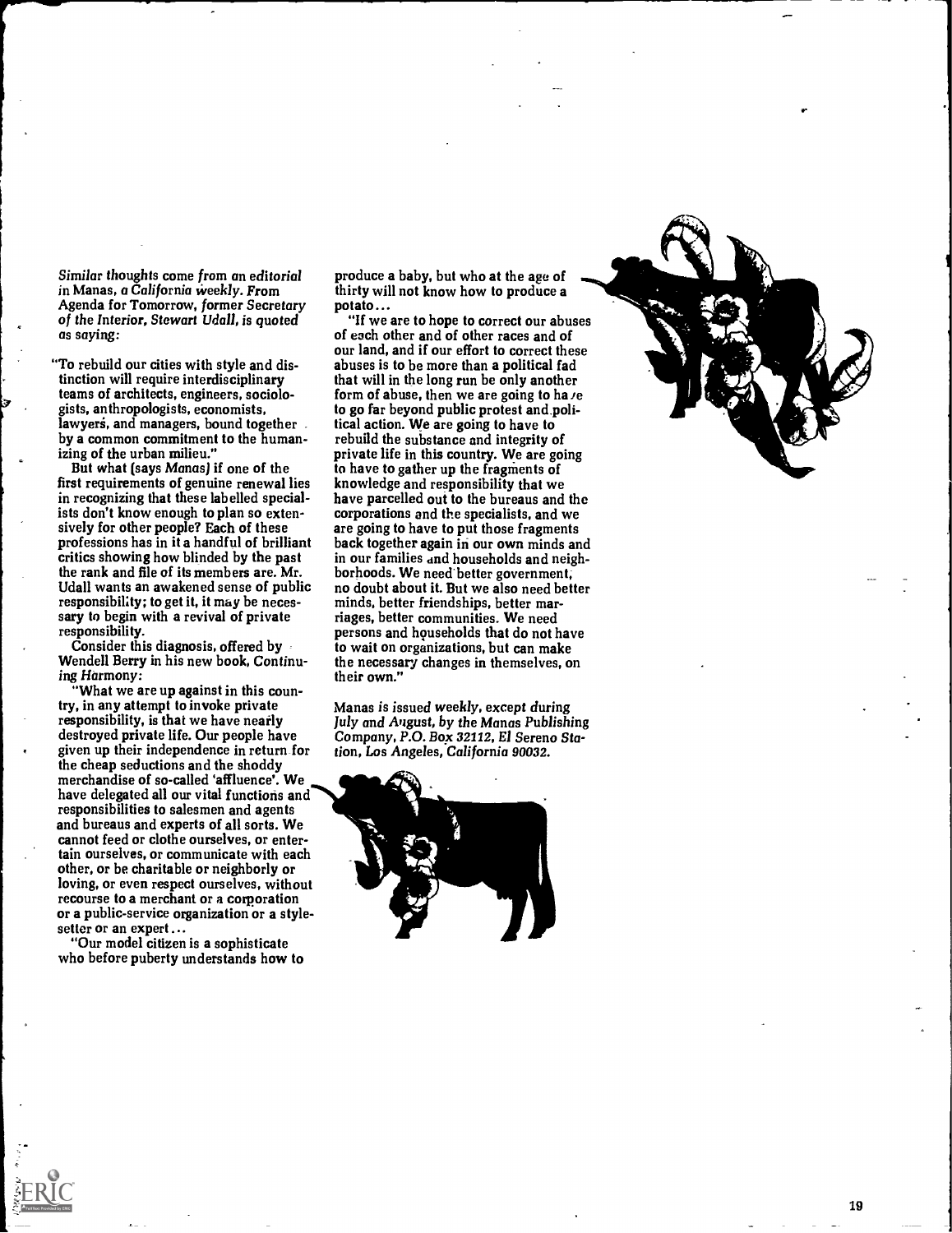## VTR in Cross-cultural Communication

French-Canadian youth have become more aware of themselves since the Church in Quebec entered its "révolution tranquille". Quebec's Jewish youth have begun to challenge their past alienation from Quebec's social, cultural and political systems, becoming more readily open to intercultural-exchanges in order to explore inherited stereotypes of themselves and others. Henri Cohen and Steven Levy, two young men who were working with these groups, wondered if they could initiate an audio-visual system of communication wherein both groups, giveri their newly emerging values, could convey genuine feelings in order to break down traditional defence mechanisms that hamper profound rapprochement and sincere dialogue.

### The Project:

Cross-cultural Communication Each ethnic group consisted of five people. The Jewish group was entirely composed of university or college students, 19 to 21 years old. One was a Francophone Jew from Morocco, another was of orthodox tradition, and the balance did not possess any definite religious or political commitment, although they all identified themselves as part of the Jewish "nation".

The French-Canadian group was 20 to 24 years old, some students, some in permanent employment. All were aware of present problems confronting the Province although they did not feel directly implicated. However, they were all proud to be Québécois and were extremely interested to participate in the experiment. Most have either had past studies in (or are presently employed in) the field of audiovisual technique.

### The Method

The goal of the animators was not to compromise unique and particular lifestyles, but to recognize and respect the legitimacy of each, hoping they might re-examine old stereotypes about the other group and bring their impressions closer to reality. In short, each group had to record their felt impressions and images vis-a-vis the other community, using a videotape recorder (VTR). The object was not a documentary but rather

a subjective visual and auditory recording of their impressions as they saw them. Research was not recommended and the participants were free to choose situations and content from within the greater Montreal area.

In other words, the French Canadians had to record on videotape those perceptions they believed to be the predominent and the most visible characteristics of the Jewish milieu, and the Jewish Canadians. their perception of the French-Ca adieu milieu. Through VTR.they would re-real their inner feelings toward the other group.

From the beginning, it was apparent that the Fr nch Canadians were more enthesiastic about getting into the project than the Jewish Canadians. Both groups wer- initially somewhat reticent, and constantly sought the animators' involvement. Gradually they became more independent, finally assuming control as personalities and roles developed.

### Short-term Results

What evolved demonstrated unique differences in carrying out the task, as well as different video styles. First, there was planning, then the actual shooting occurred, and finally the end product was put together. During the second phase of the project there were four formal meetings plus several sub-group planning sessions and shootings.

### Contents of the French Group

The video revealed pictures of Chassids (orthodox Jews) and older people leaving a synagogue. Large Jewish institutions and enterprises were dwelt upon. Finally, the project participants role-played two "typical" French-Canadian women who were openly anti-Semitic and prejudiced, rendering their impressions of Jews, involving the stereotype of "Rich Jew", "Jewish Merchant", etc. This skit ended with the two women anxious to escape from the Jewish environment by deciding to go to various cultural representations being conducted by or featuring Jewish artists - conveying the idea, that it is difficult to. escape Jewish influence.

Contents of the Jewish Group The Jewish group's tape consisted of street scenes in French districts, highlighting poverty, church, caisses populaires, hockey, beer bottles and simple downtown images of French life. It appeared that the French group was surrounded by a larger English community,



Provided by ERIC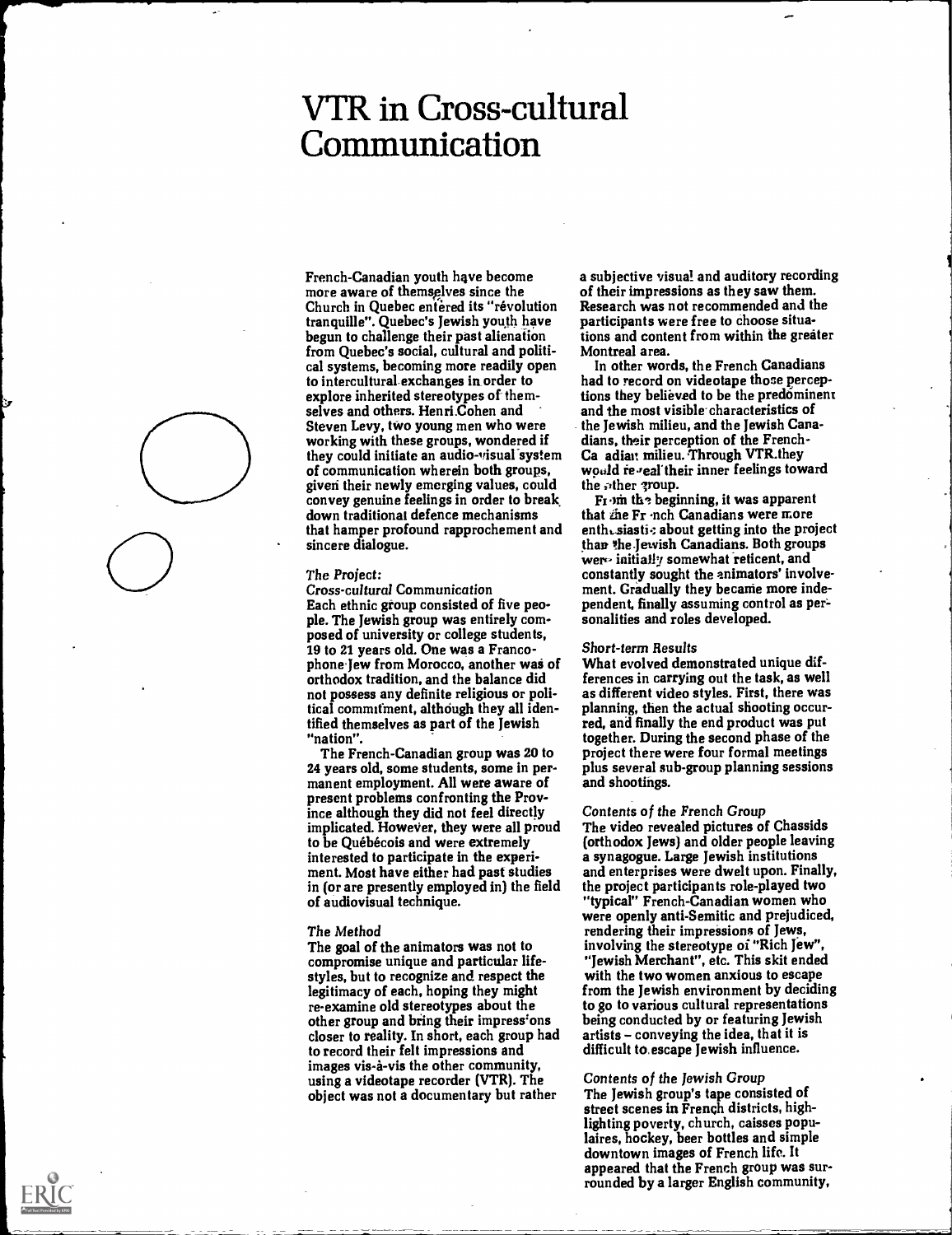rather than seeing the reality and opposite situation.

Over the pictures was dubbed in commentary on French-Canadian mentality, attitudes and cosmology, as the Jewish students saw it. Generally the comments and the pictures were not coordinated.

### Techniques

Although no structure was defined, it appeared that the French group evolved a more romantic, more dramatic tape; while the Jewish group developed a more ratio-<br>nal, factual, quasi-objective documentary. While the former participated, the latter commentated. Both groups saw the impor- $\ddot{\phantom{a}}$ . tance of the other's institutions in the development and the perpetuation of community, although many times the institutional life was misinterpreted. The Jewish students expressed ideas intellectually, searching for facts, while the French group attempted to assume the roles of people who are prejudicial, and they pushed the stereotype to the extreme by using dramatic subjective involvement.

Reaction of the Groups to the Tapes Both groups reacted strongly by laughing and joking as they viewed the tapes. Following this initial reaction, everyone entered into an open discussion of the tapes and soon began to exchange personal feelings. A high level of trust and even some intergroup bonds were established. There was agreement to continue discussion on formal and informal levels.

In the final session there was more rapport and even anxiety about separation after the project. This led to a commitment by the group to continue meeting.

### Conclusions

By being involved in different milieu, the individuals gained a broader perspective and alternative points of view in relation to their own cultural horizons. This project contributed towards clarifying, erasing or confirming stereotypes and attitudes but was based on a real exchange in place of "inherited" emotions.

Within the Quebec milieu, different cultural groups have their own communication networks, making it very difficult to establish dialogue. The VTR group method helped two small groups surmount this barrier, leading to more significant and creative communication.

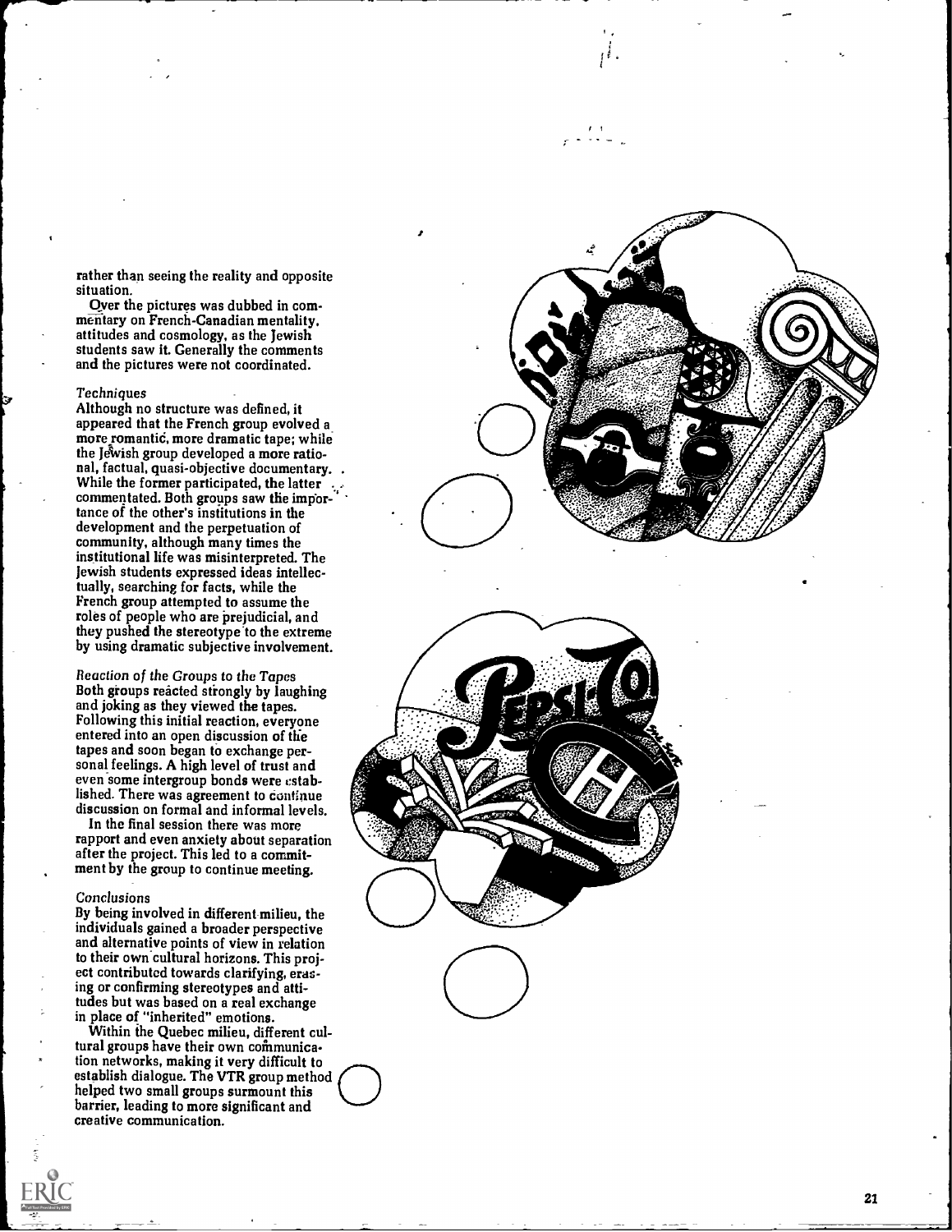## Videotaping History



There is a great deal of apathy present in our education system. The traditional approach to teaching the two compulsory courses, History and English, can be blamed for much of this disinterest.

Shortly after Christmas, the teacher decided to apply a new method to his academic grade eleven "European History" courses. Whet. he discussed the problem with his students, some members of the class suggested that it would be fun to make a movie. More practical to our purposes was the preparation of half-hour documentaries on certain units of grade eleven History. Another practicality was the use of half-inch videotape. This type of equipment held several advantages over the use of film: it could be used over and over again; mistakes could be immediately and easily corrected; the results could be viewed as the

shooting was proceeding. This was very important, in that the students saw what they were creating from the start, and the enthusiasm remained high instead of abating. However, there was one major drawback to the use of half-inch video: we didn't have the equipment, and borrowing was to put many limitations on us before we even started. Fortunately, this did not dampen our zeal for this endeavor and we were able to acquire the necessary equipment from the National Film Board for the duration of two days per take. We were ready to start the preparations for the documentaries. Here we met another obstacle. We had to have the documentaries, including scenery, skits, costumes, music, sound, etc., completely ready for the first week of April because that was the date agreed upon for the use of the equipment.

Having five History classes, the course was divided into five separate units:

- 1 The French Revolution Era
- 2 The Napoleonic Era
- 3 The Bismark Period
- World War I
- 5 World War II

The first thing necessary to do any type of play or documentary is the proper research material. To obtain these resources, the students went into the Dalhousie Library, borrowed close to two hundred books and brought them back to Sydney Stephen High for about a month. Each class, now broken up into groups, researched in class and began to write their documentaries. Because of the shortness of time. many students contributed their free time in the hope that the documentaries would be finished on schedule.

When each group had finished their particular section, we met as a class and put the final product together. When the scripts had been typed on stencil and run off on the duplication machines (all done by the students), they were given to the students. As soon as the scripts were in their hands their enthusiasm really began to rise because they could see what they had accomplished.

Each class was then broken up into new groups - director, costumes, sound, editing, etc.

diting, etc.<br>Again, during class time the students<br>prepared the sound. They brought in<br>records which they recorded on a tape in<br>the proper order. They acquired costumes Again, during class time the students prepared the sound. They brought in records which they recorded on a tape in from such places as the Neptune Theater and the Armouries.

> Certain members of all five classes came back to view and tape various parts of films on the different units. This was done voluntarily over March Break.

Finally, after much rehearsing and refining of details after school, we were ready to use the equipment.

Underestimating the time factor, we arranged for the five classes to be free from other obligations for only one day per take. Despite the fact that students eagerly stayed till midnight or 1.30 in the morning, we managed to complete only one documentary. In the following month, by borrowing equipment from various sources such as the Dalhousie Education Department and Teled Video Services, we were able 'n complete two more documentaries. The .emaining two hate almost reached completion but demand still more work, which unfortunately has to be put off until we gain access to equipment again.

We firmly believe that even if none of the documentaries had been completed, a great deal was gained. The main advantage of finishing the projects was to prevent disappointment on the part of the students. The method used was to enable



22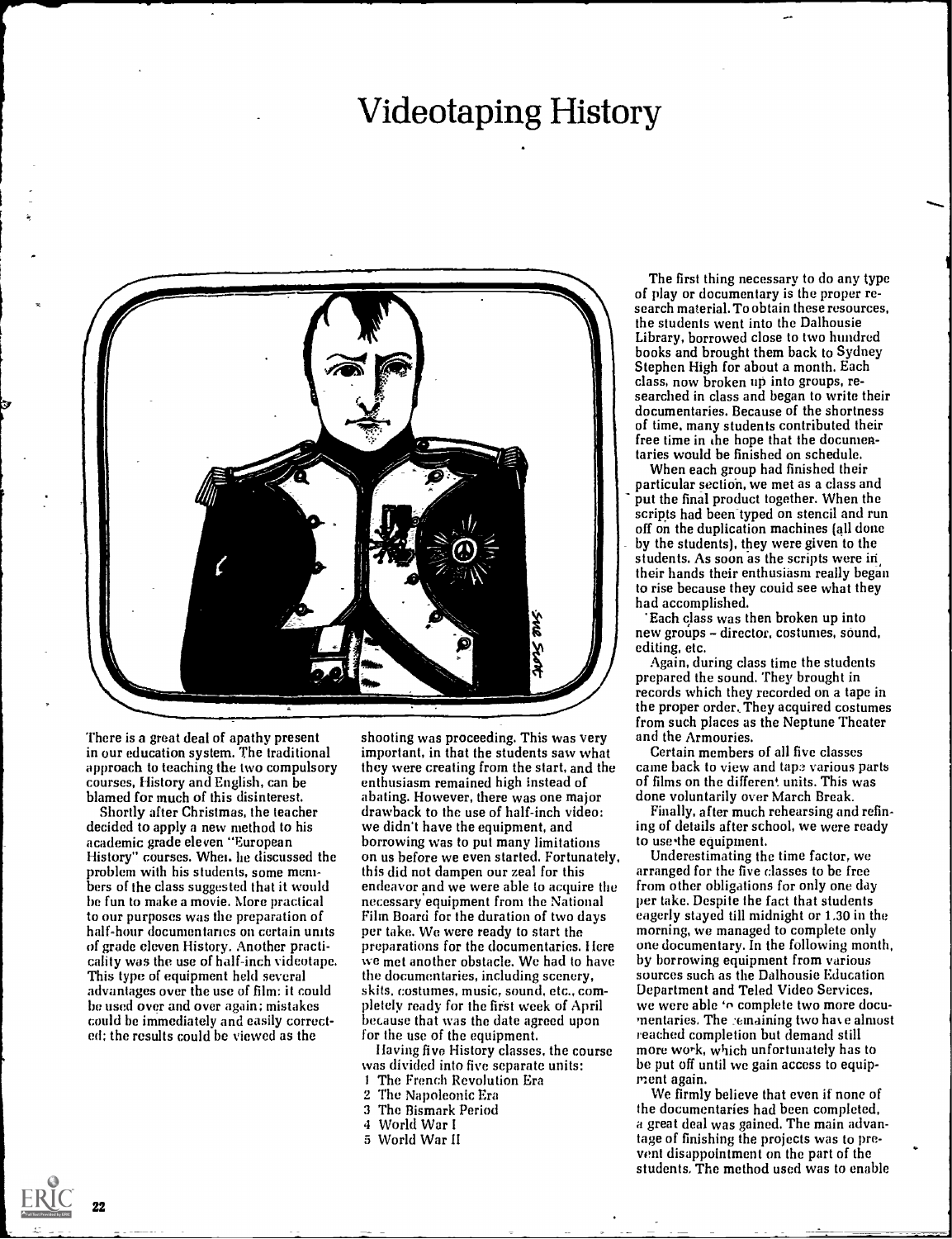students to teach themselves how  $\omega$  study History while they were learning their particular section. As you know, people rarely learn from what they are told. They have to learn from experience. This worked very well because the students learned how to pick out the relevant facts and to present them in a precise and chronological manner, relating them to present-day circumstances as much as possible.

Is this not the essence of a History course: to teach one to relate past historical occurrences to present-day events so that one may understand why their present environment is as it is?

This undertaking was equally good, apart from its historical value. The students learned a great deal about film production, use of tapes and cameras, and how to unify numerous small sections into a synchronized audio-video-musical whole. They also learned from experience to be more or less critical of TV programs, knowing now what is involved in the making of them. The best aspect of this project was simply that the students were really keen, as was demonstrated by their participation. As one student remarked, "I would not be caught dead in the school at 10.30 p.m. for a lecture." But he was there for the documentary. Some of the poorest students under the lecture method took a very active part in the making of the documentaries, showing great creative abilities of which they themselves were probably not aware. This could conceivably have opened new horizons for some students' futures.

In short, the use of half-inch video was basically the c; alyst that changed the passive recipient of information into an eager and active participant. Needless to say, the implementation of videotape equipment in both secondary and elementary schools would be a great benefit to the education system.

Doug Hill and Maureen Gowanloch Sydney Stephen High School Redford, N.S.

MOVE in Halifax (a coalition of 45 selfhelp organizations) has gone into print. They are producing a lively newsletter at low cost to keep the community and key city power figures aware of the activities of the groups. Some members were initially reluctant to participate - couldn't see the point. Now, after three months, more of them are contributing items. Booklets on such themes as "unemployment insurance in laymen's language" are in the planning stage.

With so many groups cooperating, and the knowledge of one or two media people, it is possible to invest in sufficient equipment to produce interesting, inexpensive print materials that are useful and readable. MOVE is anxious to hear from other groups, particularly coalitions who are going into print, or are already there.

Write them at Box 992, Halifax.

If you are receiving this publication for the first time without having asked to be on the mailing list, it is probably because someone told us you might be interested. You can receive future issues for the asking by sending us your name, address and postal zone.